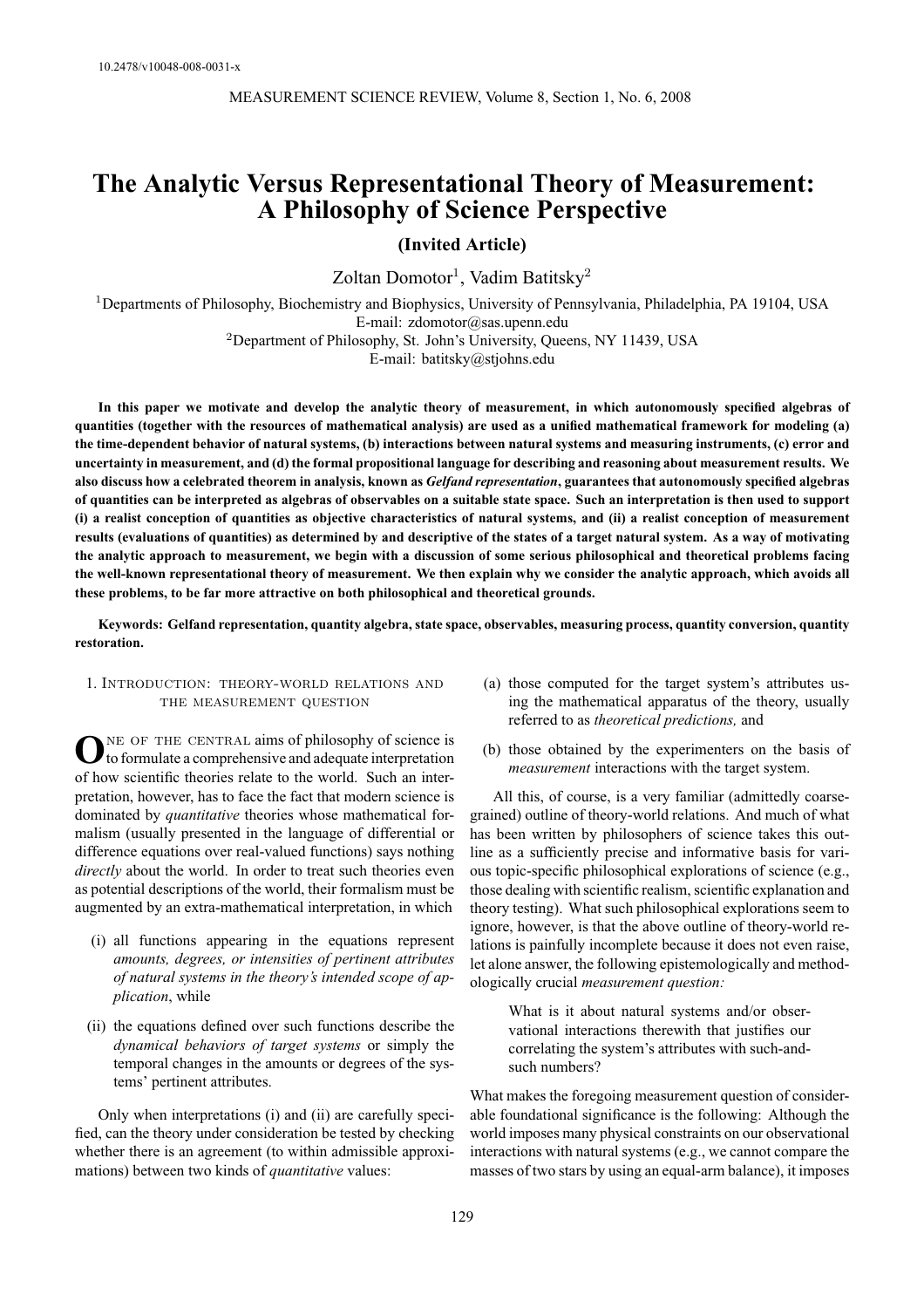no physical constraints whatsoever on *how we may correlate various features of the world with numbers*. Consequently, unless we can answer the above measurement question, any way of correlating natural systems with numbers could be viewed as a 'measurement result', allowing us to confirm and disconfirm theories at will and, as a result, to turn the very notion of theory testing into nonsense!

While the importance of the measurement question was first recognized by von Helmholtz (1887) and later by Cambell (1920), their answers to this question amounted to little more than informal and general definitions of measurement. In the 1950s, however, a group of mathematically trained social scientists, building on the earlier work of Hilbert (1899), Hölder (1901) and Stevens (1951), have developed a mathematically precise answer, known as the *representational theory of measurement*, henceforth acronymed RTM.

## 2. RTM and the measurement question

The two central components of RTM are its *empiricist* philosophical framework and a mathematical method of *representation theorems*. On the philosophical side, RTM embraces the empiricist methodology and epistemology by aiming to specify and justify the "basic procedures for *assigning numbers to objects or events* on the basis of *qualitative observations* of attributes" (Krantz et al. 1971, 2-3, italics ours). In other words, RTM assumes that the natural world, in and of itself, is inherently non-quantitative, and that it is we who 'impose' quantities on the world when we *represent* various qualitative features of the world by assigning numbers to them. Moreover, the qualitative features of the world which give rise to and justify our numerical assignments are presumed to be *observable*, where 'observable' means that normal sensory perception would suffice to determine whether some specified qualitative comparison relation holds between two attributebearing objects.<sup>1</sup>

In short, even without stating its philosophical commitments explicitly, RTM seems to be in complete agreement with the empiricist view of measurement as articulated by Rudolf Carnap (the most influential empiricist philosopher of science in the 20th century), who remarked that "Quantitative concepts are not given by nature... It is*we* who assign numbers to nature... [on the basis of] phenomena [which] themselves exhibit only qualities that we observe." (Carnap 1966, 100, italics in the original).

With these empiricist assumptions in the background, the principal mathematical task of RTM begins with specifying the axioms for (what the theory calls) an *empirical* or *measurement structure*, consisting of a domain of attribute-bearing objects of interest together with a qualitative comparison rela-

tion thereon and (where applicable) a qualitative composition operation on these objects. For example, in the case of the socalled *extensive* attributes (such as mass, length, charge, etc.), the empirical structure associated with an attribute  $\lambda$  under consideration has the algebraic form  $\langle \mathbf{D}, \otimes, \oplus \rangle$ , where

- (i) **D** is a nonempty set representing a collection of physical objects, possessing the extensive attribute  $\lambda$  (e.g., if  $\lambda$  denotes the length attribute, then **D** is a set of lengthbearing rods);
- (ii)  $\otimes$  is a binary relation on **D**, modeling a *qualitative comparison relation* associated with  $\lambda$ . In particular, for the length attribute the atomic sentence ' $x \otimes y$ ' encodes the observational fact that rod  $x$  is strictly shorter than rod y, and its truth value is established *operationally*. That is to say, sentence ' $x \otimes y$ ' is true provided that when rods  $x$  and  $y$  are placed side by side with their ends or edges coinciding on one side, on the other side the edge of rod  $x$  is strictly under the edge of rod  $y$ ; and
- (iii)  $\oplus$  is a binary operation, encoding a qualitative composition operation on objects in **D**. For the length attribute  $\lambda$ , the composite  $x \oplus y$  denotes the rod obtained by a collinear juxtaposition of  $x$  and  $y$ .

With the empirical structure  $\langle \mathbf{D}, \otimes, \oplus \rangle$  (associated with the attribute  $\lambda$  under consideration ) appropriately axiomatized, the next crucial step is to prove that the axiomatically specified order-theoretic and algebraic properties of  $\odot$  and ⊕, respectively, embody necessary and sufficient conditions for the existence of a real-valued function  $f : D \longrightarrow \mathbb{R}$ (representing the informal notion of assignment of numbers to objects), satisfying the following two conditions for all objects  $x$  and  $y$  in  $D$ :

1. 
$$
x \otimes y \iff f(x) < f(y)
$$
, and

$$
2. f(x \oplus y) = f(x) + f(y).
$$

In addition, the axioms uphold the *uniqueness* requirement, asserting that for any function  $f' : D \longrightarrow \mathbb{R}$  satisfying (1) and (2) above, there is a real number  $c$  such that  $f'(x) = c \cdot f(x).$ <br>This kind of n

This kind of mathematical result, available, e.g., in Suppes (1969a), is called a *representation theorem* for the measurement structure  $\langle \mathbf{D}, \otimes, \oplus \rangle$ .

From the standpoint of modern algebra, the real-valued structure-preserving function f referred to above is best viewed as a homomorphism or embedding of  $\langle \mathbf{D}, \otimes, \oplus \rangle$  into the numerical structure  $\langle \mathbb{R}, \langle , + \rangle$ .<sup>2</sup><br>Having outlined the main ideas

Having outlined the main ideas and methods of RTM, let us now take a look at how this representational approach *proposes*

 ${}^{1}$ For example, in the process of measuring mass on an equal-arm balance, consider placing two objects on its opposite pans and observing whether the balance tilts and, if so, on which side. Here the meaning of 'observable' is that of philosophers and it differs significantly from the way in which this term is used in physics, where it designates a measurable characteristic of a natural system.

 $<sup>2</sup>$ Today the literature on RMT includes many excellent surveys (from concise to comprehensive) of the theory's technical aspects. See, for example,</sup> Suppes and Zinnes (1963), Krantz (1968), Pfanzagl (1968), Krantz et al. (1971), Narens (1985), Luce and Suppes (2002), to mention just some. Readers interested in detailed proofs of various representation theorems, or in axiomatizations of measurement structures for various attributes may consult any of these texts.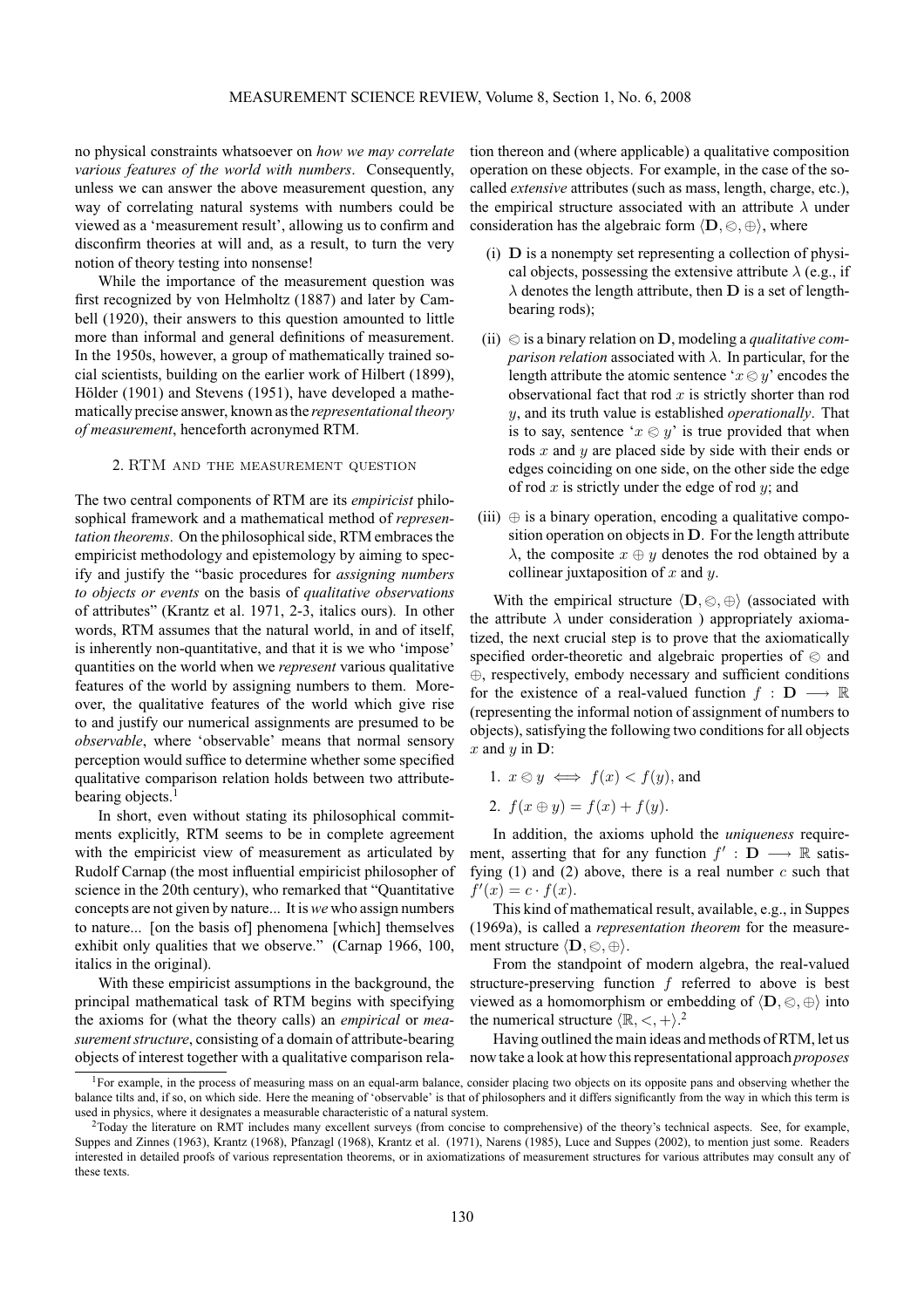to answer the earlier posed measurement question.<sup>3</sup> First, representation theorems for various measurement structures can be interpreted as formal assurances that certain *qualitative* relations/operations involved in our comparison and aggregation of objects in the world are in effect *equivalent* to certain *mathematical* relations/operations on numerical values assigned to these objects. Here the point is that measurement-theoretic representation theorems can be seen as *mathematically justifying* our assignments of quantitative values to amounts of physical attributes by assuring us that (some amount of) the order-theoretic and algebraic structure of real numbers constitutes a 'numerical mirror' of the order-theoretic and algebraic structure of certain specified comparison relations and composition operations on objects having the said attributes. Second, by linking a numerical structure *directly* to qualitative relations/operations on attribute-bearing objects, RTM justifies the view that their underlying attribute is *fundamental* in the sense that its measurement requires neither a prior measurement of other attributes nor theoretical assumptions associated with derived measurements.

In brief, the physical-to-mathematical implication established by representation theorems offers a logical constraint on our numerical assignments and thus justifies them as genuine measurement results (in contrast to *ad hoc* numerical assignments). The mathematical-to-physical implication, on the other hand, explains why we may treat calculated numerical values of physical attributes as being 'answerable' to certain observational interactions with objects, having these attributes. Here 'answerable' is meant in the sense that significant disagreements between calculated (predicted) and measured values of physical attributes are seen as indications that there is something wrong *with the theory* involving such attributes.

RTM's answer to the measurement question – based on *bottom-up* empiricist constructions of quantitative representations of physical attributes, is epistemologically very attractive in that it promises to explain and justify the introduction of quantities on the basis of *observable qualitative* and, thus, *epistemically secure* features of the world. And a superficial consideration of examples of qualitative relations/operations offered as empirical interpretations of representable measurement structures in the literature on RTM makes the utter transparency of these examples very seductive. After all, what could be epistemologically simpler and more transparent than placing two rods side by side, assuring that their edges coincide on one side and then checking whether the other edge of one rod extends beyond that of the other?

Yet if we take a careful look at the measurement axioms, supporting various representation theorems  $-$  e.g., those in the now classic axiomatization of extensive measurement in Suppes (1969a), we will see that the structural properties of relations and operations required for real-valued representations of even such basic attributes as *length* unavoidably *transcend the limits of what is observable*. In the next section we will

outline several such obstructions to empirical interpretations of measurement axioms. (Our outline will rely on a detailed case study in Batitsky (1998) to which readers are referred for additional details and bibliographic information.)

## 3. Problems with RTM's empiricist foundation

Beginning with the comparison relation  $\otimes$ , the transitivity property of this relation requires *arbitrarily precise* discrimination capacity, which real-world scientific measuring instruments (let alone unaided human sense organs) do not have. Specifically, it is quite easy to set up situations in which human subjects will be asked to compare objects with respect to some extensive attribute and will produce *non-transitive* perceptual comparison judgments (e.g., when the differences between objects x and y, and between objects y and z, are below the threshold of sensory detection, while the difference between  $x$  and  $z$  is sufficiently large to be clearly detectable).

Nor is there any way to give an observational interpretation to the *Archimedean property* of  $\otimes$ , which informally tells us that the amount of an attribute possessed by any object can (in principle) be exceeded by aggregating sufficiently many replicas of any other object having this attribute. The problems for empirical interpretability here are quite numerous. First, this property presupposes an unlimited (potentially infinite) supply of 'replicas' for every object. Second, making precise the required formal properties of the relation 'x is a replica of y' would expose some of these properties (e.g., transitivity) as observationally uninterpretable. Last, but not least, the *modal* locution "can in principle be exceeded" already goes beyond the empiricist's commitment "to withhold belief in anything that goes beyond the *actual, observable* phenomena" (van Fraassen 1980, 202, italics ours).

As for the composition operation ⊕, its closure property implies a denumerable infinity of attribute-bearing objects in **D**, which surely goes beyond what can be determined by observation. Moreover, such algebraic properties as positivity involve mereologically meaningless (and thus physically impossible) comparisons of an object  $x$  with objects containing x as a part, as in  $x \otimes (x \oplus y)$ .

Of course, these difficulties with observational interpretation of measurement axioms have not gone unrecognized by measurement theorists who from the beginning clearly saw how much abstraction and idealization is involved in their axiomatizations of measurement structures (e.g., see Suppes 1969a, 44-45). Their response, however, was largely focused on order-theoretic and/or algebraic modifications of the standard axiomatizations, so as to remove observationally uninterpretable properties of  $\otimes$  and  $\oplus$ . For instance, the requirement of (perfect) transitivity for  $\odot$  can be avoided by treating this relation stochastically (Suppes et al. 1989, 300; Kyburg 1997), or by viewing it conservatively as a *semiorder* relation (in which the atomic sentence ' $x \otimes y$ ' holds only when there is some minimal ('just noticeable') difference between  $x$  and  $y$ (Domotor and Stelzer 1971). The closure property of ⊕ could

 $3$ We emphasize 'proposes' because the adequacy of this answer will be questioned shortly.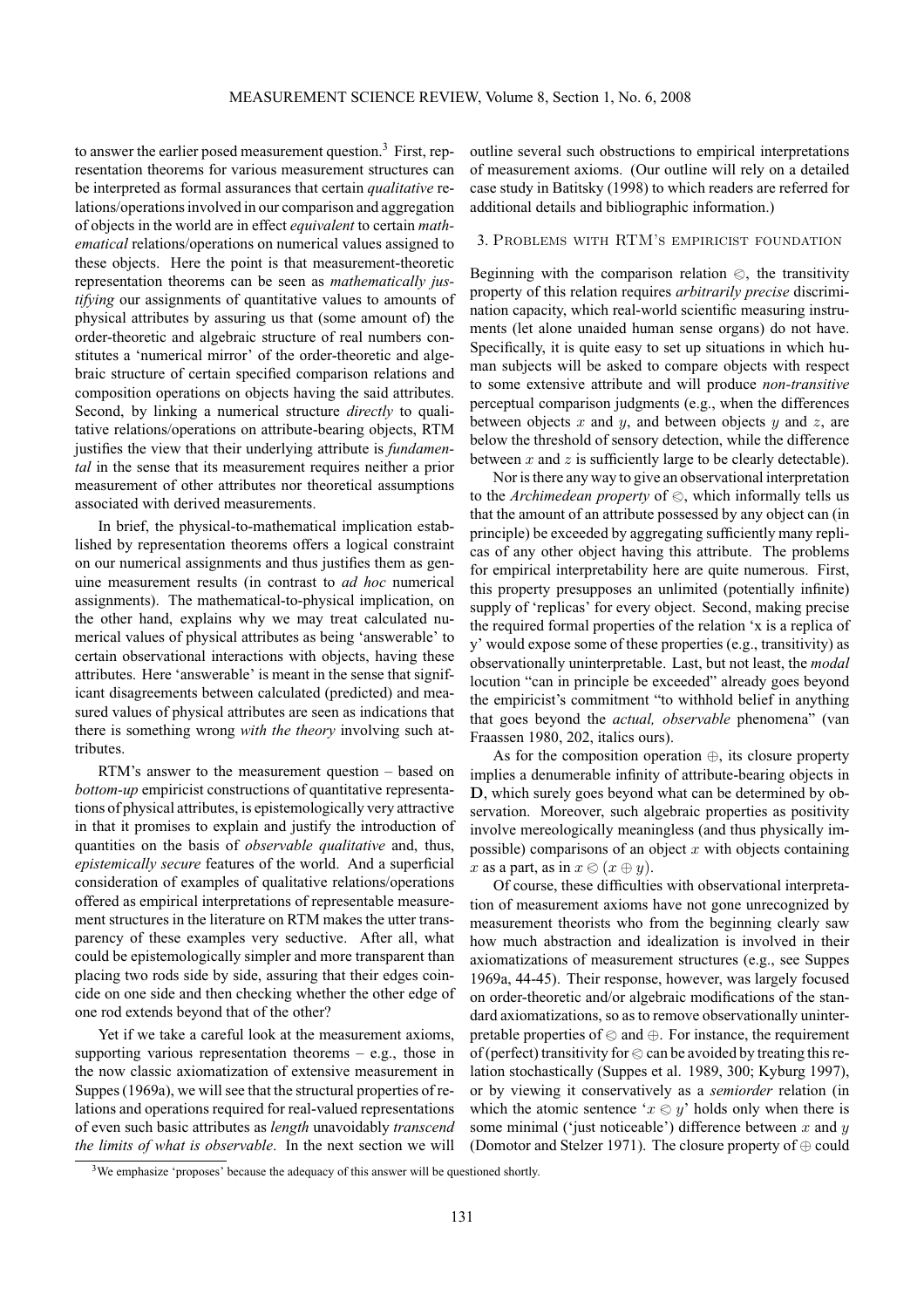be avoided by making this operation partial, i.e., defined only on a proper subset of the domain **D** (Luce and Marley 1969; Krantz et al. 1971, 81-85). The Archimedean property of  $\Diamond$  can be avoided either by switching to finite measurement structures (Suppes 1969, 5-9), whose real-valued representations do not require this property, or to non-Archimedean measurement structures with non-standard real-valued representations (Mundi 1987; Narens 1985, 276ff). Last, but not least, the mereologically meaningless comparisons demanded by the algebraic properties of  $\oplus$  could be avoided by imposing certain mereological restrictions on this operation (Batitsky 1998, 59-61).

Upon closer inspection, however, none of these modifications of qualitative relations and operations are amenable to observational interpretation. The general problem with all such modifications of measurement structures is that in removing some observationally uninterpretable properties of the associated relations/operations, these modifications invariably introduce (though not always explicitly) new structural assumptions which are equally resistant to observational interpretation. For example, a stochastic treatment of comparison relations would involve an *auxiliary probability structure* with an equally idealized comparative relation (e.g., the relation "event x is strictly less probable than event y", axiomatized as transitive and Archimedean), and other abstract and idealized structural assumptions required for proving the existence of a probability measure (Batitsky 1998, 63). Treating the comparison relation as a semiorder on *infinite* domains would require enriching this relation with observationally uninterpretable logically higher-order properties, so as to obtain the so-called *indiscernibility equivalence* relation, mimicking the numerical identity relation. *Finite* semiordered measurement structures, on the other hand, require highly abstract axioms, e.g., the so-called *Scott Condition*, which resists even a *physical* interpretation, let alone an observational one (Batitsky 1998, 62-63).

The cost of making the empirical comparison relation non-Archimedean would be giving up the equivalence of logical structure between physical and mathematical relations/operations. Instead, there would be only a onedirectional implication: either the 'left-to-right' physical-tomathematical implication (Narens 1985, 276) or the 'rightto-left' mathematical-to-physical implication (Mundy 1987). And this means that RTM would no longer offer us either a formal constraint on numerical assignments (by giving up the 'left-to-right' implication) or a formal justification of holding calculated theoretical predictions answerable to measurement interactions with the physical world (by giving up the 'rightto-left' implication). (Batitsky 1998, 60-61; Batitsky 2002, 295-296).

Finally, subjecting the empirical composition operation to mereological constraints (so as to avoid physically meaningless aggregations and comparisons of objects with their

proper parts) would require a fair amount of background (Euclidean) geometry needed for defining measurementtheoretically meaningful parts (e.g., parts obtained by dividing a rod in *a plane perpendicular to the direction of the rod's length*, as opposed to those chipped out of that rod). Such auxiliary geometry, however, requires observationally uninterpretable, highly technical logically second-order structural conditions on the pertinent geometric relations (betweenness, orthogonality, etc.) in order to assure the existence of an *Euclidean distance metric* (Batitsky 1998, 59-60).

There are other difficulties faced by empirical interpretations of RTM's measurement structures, but those already discussed allow us to conclude that *quantities* and their *measurements* cannot be introduced, explained and justified simply by treating them as convenient (and in principle dispensable) proxies for *qualitative observable* manipulations of physical objects. As we have just seen, such an interpretation would make RTM's axioms for measurement structures*literally false* and, as a result, deny any extra-mathematical significance to representation theorems supported by such axioms. With this in mind, we are certainly entitled to ask: *What exactly then is described by the axioms for these 'measurement' structures? And why should we accept real-valued homomorphisms or embeddings supported by such axioms as explaining/justifying quantitative measurements in science?*

One way for RTM to respond (and, as we see it, the only meaningful way) is to abandon its empiricist foundational aims and to present axiomatized measurement structures as*theories* of quantities, which (as all scientific theories) are entitled to all sorts of *idealizations* which should be no more objectionable than idealized *frictionless surfaces* or *centers of gravity* in physics. If this position is taken, then, however, as we shall discuss next, RTM will have to face several intertwined *theoretical* disadvantages, which we outline below, so as to motivate our alternative philosophical and theoretical perspectives on measurement in science. (Some of these theoretical disadvantages have been discussed in greater detail by other critics of RTM, e.g., Mari (2000).)

#### 4. Theoretical disadvantages of RTM

#### 4.1 *Theory-dependence of measurement*

Once we see that RTM's measurement structures cannot be given complete qualitative observational interpretations, the distinction between *fundamental* and *derived* measurement, central to RTM's empiricist approach, becomes untenable. All measurement in science, even in most pedestrian cases, is ultimately a derived measurement, requiring prior measurements and theoretical background assumptions (laws) which relate different quantities to one another. This theory-dependence becomes especially pronounced when measurement requires a theory-based understanding and specification of (i) interactions between target systems and designated *measuring instruments*, and (ii) *calibration procedures* for instruments.<sup>4</sup> It is

<sup>4</sup>Note that even such a simplistic procedure as measuring the length of a rod with a ruler presupposes (among other things) suitable control of the rod's thermal expansion and, thus, an underlying theoretical relationship between length and temperature.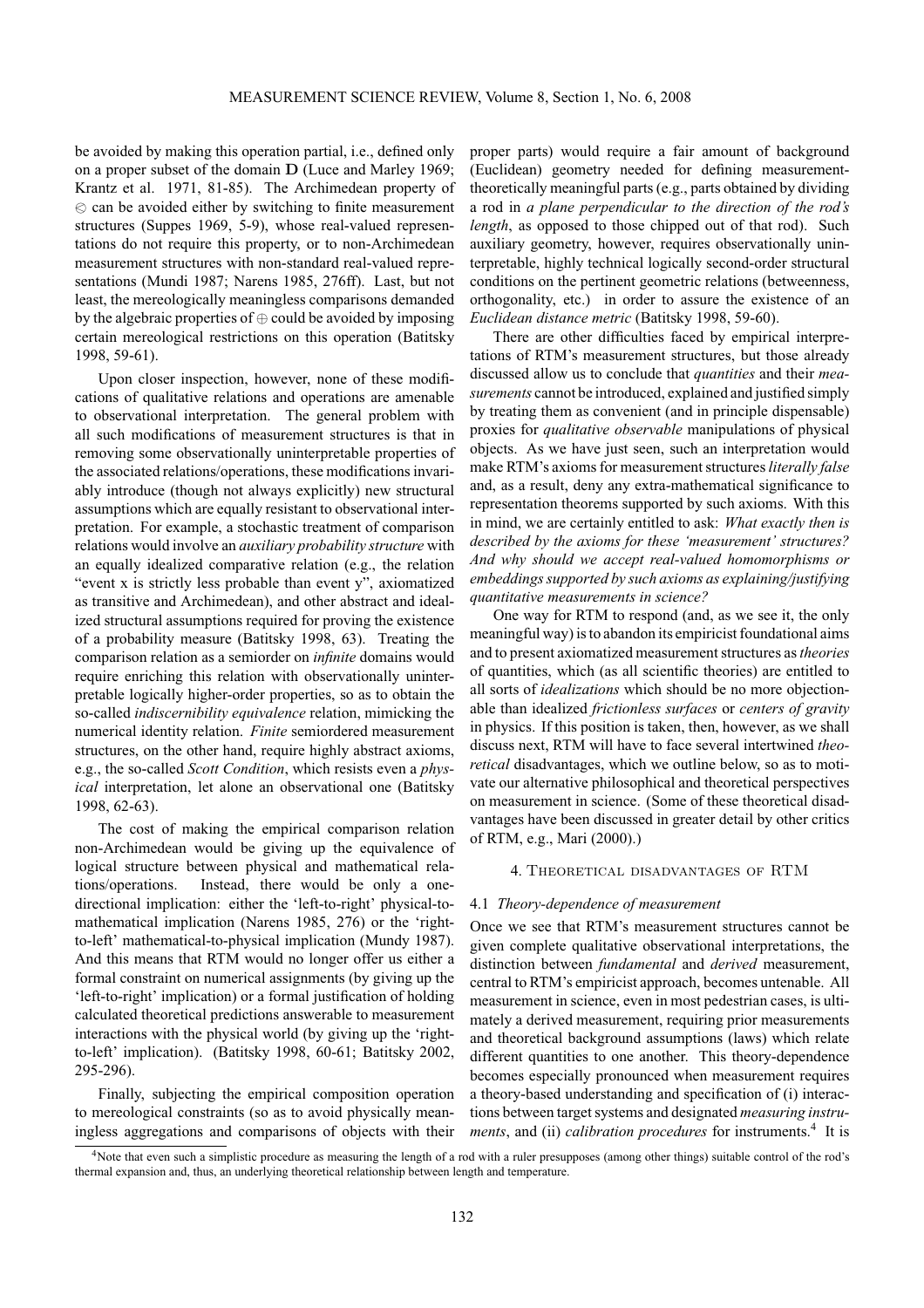thus of considerable importance for a theory of measurement to be formulated in such a way that its mathematical formalism and the formalism's intended interpretation naturally accommodate the required *theoretical relations among quantities*. With RTM, however, no such natural accommodation is possible because its formalism offers no mathematically significant constructions relating different measurement structures to one another, or building new models from antecedently specified ones.5

#### 4.2 *Error and uncertainty in measurement*

Errors and the associated uncertainty are unavoidable aspects of measurement, and modern science has developed a powerful array of sophisticated engineering and statistical methods for controlling and estimating errors, respectively. Again, it is important for a theory of measurement to be formulated in a way which allows it to account for the role of error control and estimation in scientific measurement. In the framework of RTM, measurement errors have been typically treated in two ways, both of which are theoretically problematic. The first way focuses on weakening the logical structure of relations and operations in a measurement structure, e.g., by replacing weak order with semiorder, so as to account for error-induced intransitive comparisons. This approach is theoretically unsatisfying because it attempts to account for error-induced logical 'imperfections' of measurement results by building these 'imperfections' into *what is being measured* rather than by making these logical 'imperfections' a feature of *our methods and procedures* for extracting information about the world through measurement. The second way in which RTM attempts to deal with measurement errors is by 'hiding' them in the representing homomorphism  $f : \mathbf{D} \longrightarrow \mathbb{R}$ , prompting a probabilistic representation of the form  $\mathbf{P}(\alpha \leq f(x) \leq \beta) = p$ , which states that the value  $f(x)$  of f for object x is between  $\alpha$  and  $\beta$  with probability p. Representational measurement theory has as yet made little progress in isolating the correct *probabilistic* conditions to be imposed on relational statements, including the *product probabilistic transitivity* condition, having the form

$$
\mathbf{Pr}(x \otimes y) \cdot \mathbf{Pr}(y \otimes z) \leq \mathbf{Pr}(x \otimes z)
$$

or some other form that jointly with additional conditions grants the existence of a real-valued random variable f together with its probability distribution **P** such that the identity

$$
\mathbf{Pr}(x \otimes y) = \mathbf{P}\bigg(f(x) < f(y)\bigg)
$$

holds for all objects x and y in **<sup>D</sup>**.

#### 4.3. *The problem of specifying measurands*

Because initial methods and procedures for measuring such basic physical attributes as length, mass and time were developed long before the emergence of theoretical science, one may be tempted to think that, in general, a theory-independent, observation-based understanding of target attributes – the socalled measurands, is always sufficient for developing procedures and methods for measuring these attributes. Such 'bottom-up' approaches to specifying measurands, however, did not fare well even in Newtonian physics, as witnessed by a prolonged confusion between quantities that were eventually distinguished and specified as *momentum* and *kinetic energy*. In the social sciences, this approach fares a lot worse. There are many important attributes (e.g., TV violence, intelligence, poverty, fitness, etc.) that come in obvious degrees or perhaps in other less clear comparative manifestations, and thus possess an order structure of some sort, but the representational approach in itself does not provide any clue to their correct measurement. The reason, we believe, is that the actual measurement procedures for these kinds of attributes require considerably deeper (underlying) psychological, sociological, cultural and other theories or models that the representational approach does not engage. For example, if the measurer does not have a viable model for TV violence or human intelligence, it is not clear exactly what his or her TV violence indicators or intelligence tests are measuring. Theoretical models and their discretized variants (discussed later) provide the required meeting ground for measurement *design, interpretation*, and model *validation*.

More generally (and closely related to the already discussed theory-dependence of measurement), a measurand tends to be part of a larger network of other measurands to which it is causally linked or statistically correlated, and framed in an appropriate model or theory of the underlying measured object (typically by equations involving partially known parameters). In the absence of well-confirmed theoretically framed measurands, there is a danger of designing spurious measurements of attributes that do not provide any empirical information about them. In sum, decisions about what to measure and how to measure are for the most part theory-dependent or model-driven. In the case of measuring complex attributes, the formal assumptions of RTM require substantive theoretical enrichments that take into account idealizations, and provide an adequate framework for analyzing and interpreting measurement results.

 $5$ We know from Newtonian mechanics that the results of measurement of force applied to a particle are intimately related to the results of measurement of its acceleration (the first derivative of the particle's velocity) and mass. Although conjoint measurement models (with difficult-to-test conditions) attempt to address this problem in the case of simple product constructions, a representational treatment of derivation and other analytic operations on quantities are typically lacking. A particularly simple example which arises frequently is the following: Suppose we are given two extensive measurement structures  $\langle \mathbf{D}, \hat{\mathbf{S}}, \oplus \rangle$  and  $\langle \mathbf{D}', \mathbf{S}', \oplus' \rangle$  for measuring (say) the mass of physical objects in two distinct but overlapping empirical domains **D** and **D**'. Let their respective designated representing homomorphisms (embeddings) be  $f : D \longrightarrow \mathbb{R}$  and  $f' : D' \longrightarrow \mathbb{R}$ . Central to measurement is the construction of a *joint* measurement structure for the union  $\mathbf{D} \cup \mathbf{D}'$  and that of a corresponding union homomorphism (embedding)  $f \cup f'$ . It is clear that the joint model must involve strong compatibility axioms for relations  $\odot$  and  $\odot'$ , but the representational approach does not make them explicit. There are many other important formal constructions that are not available or are unknown in the representational theory, including the existence of various (e.g., tensor, fibered, etc.) products and sums of measurement structures.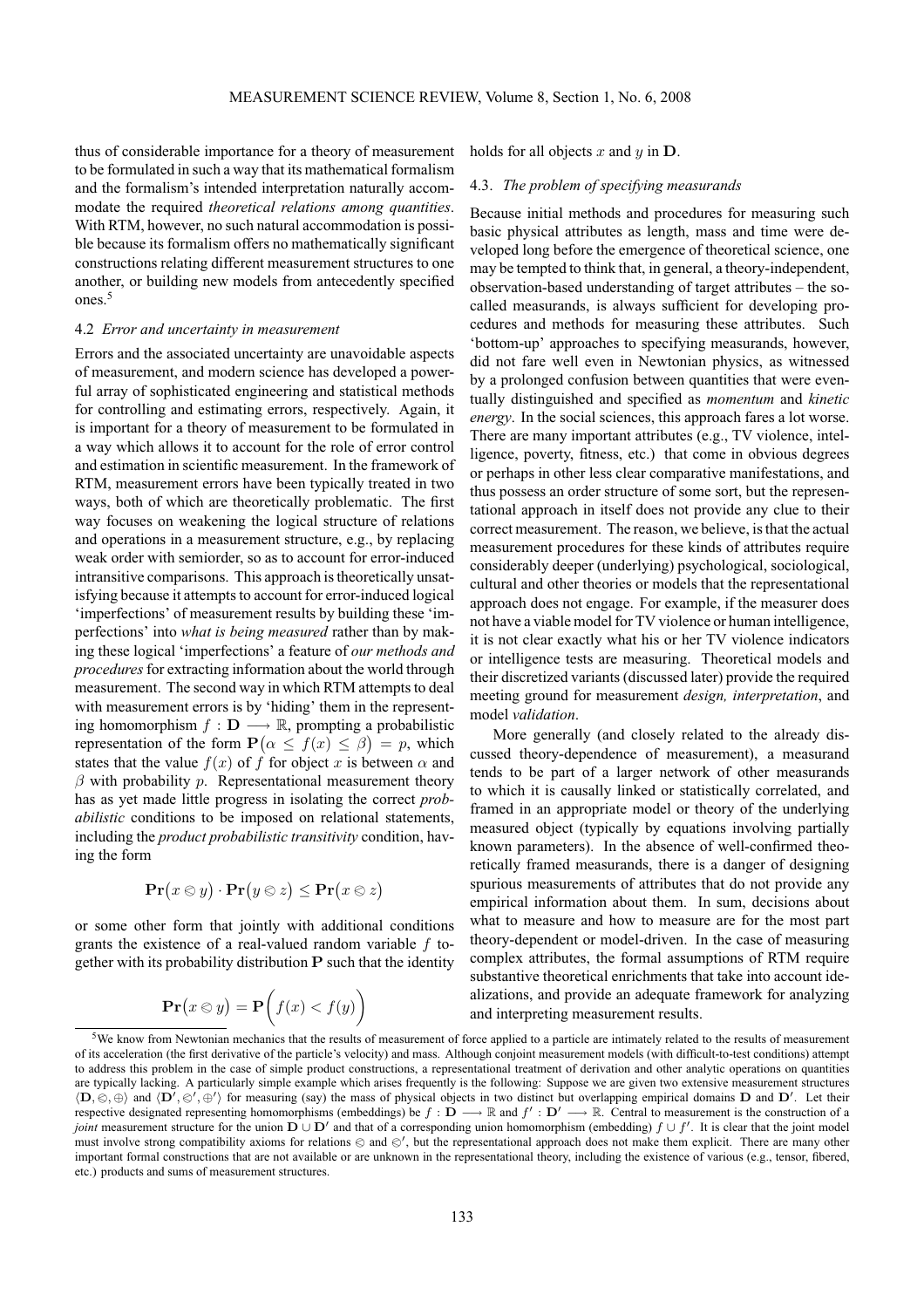## 4.4 *The problem of finite/discrete versus infinite/continuous*

Because mathematical modeling throughout science relies extensively on the real (and complex) numbers, it is only natural for RTM to focus on *real-valued* representations. The values of homomorphisms or embedding functions not only are presumed to be sharp, but also can include real numbers (e.g., non-computable or random) which cannot be obtained even in the limit of infinite precision allowed to highly idealized measurement instruments (Batitsky and Domotor 2007, 88-90). With the limited resolution and memory resources of real-world measuring devices, however, numerical values obtained through measurement are (i) at best determined to lie within some relatively small *intervals*, and (ii) specified only to *finitely* many decimal places. These considerations strongly suggest that measurement should also be considered in terms of *discretizations* of continuum models (e.g., as outlined in Batitsky and Domotor (2007, 85-86)), and that the relevant relations between continuum theoretical models and their measurement-induced discretizations should be accounted for by a theory of measurement. Yet again, RTM does not offer any mathematical or conceptual means for accomplishing this task.

Having outlined theoretical disadvantages of RTM, we are now ready to present an alternative approach to measurement. We call this approach 'analytic' because its formal framework is part of mathematical analysis.

# 5. The analytic theory of measurement: conceptual background and informal **INTRODUCTION**

In contrast to RTM, our approach to measurement is based on a *realist conception of quantities* – the conception according to which

- (i) quantities are *theoretical entities of science*, interpreted as *objective characteristics of natural systems*, rather than merely our means for convenient representation of an inherently non-quantitative world;
- (ii) quantities and their mathematical relations (representing laws) are *discovered* by scientists, rather than imposed by them on an inherently qualitative world;
- (iii) the purpose of measurement is a determination of properties of natural systems, achieved by a physical act of *evaluating quantities* which produces a real (or complex) number, rather an act of assigning numbers to non-quantitative reality as convenient numerical representations;
- (iv) while quantities are *instantiated* (in various amounts, degrees or intensities) by natural systems, they have 'a life of their own', so to speak. By this we mean that the algebraic, topological and other structures of quantities, as well as functional relations among quantities (e.g., dynamical laws), can be specified and investigated

without having to explain what it is about natural systems that makes them instantiate the quantities in the ways they do.

While the foregoing conditions may at first sound metaphysically and epistemologically audacious, this position will emerge a bit later as a natural interpretation of one of the most important results in 20th century mathematics – the socalled *Gelfand duality* (Gelfand, 1939), one of whose variants we shall use as the mathematical cornerstone of the *analytic theory measurement*, henceforth acronymed ATM. Before introducing the formal details of ATM, however, we want to give an intuitive and largely informal description of this approach.

Just as painters or fashion designers can think about colors and their combinations independently of physical objects which instantiate them (e.g., colors are described as 'warm' or 'cold', some combinations of colors are described as 'clashing', etc.), we can likewise think about quantities, their 'combinations', and their relations to one another independently of natural systems which instantiate them. We may, for example, consider the ways certain quantities (e.g., mass, velocity) 'combine' to produce certain other quantities (e.g., momentum or kinetic energy). We may consider the ways in which two or more quantities may be 'related' to one another (e.g., as pressure, volume and temperature are related by the ideal gas law).

From a *formal* point of view, a set of quantities together with some 'natural' ways of combining them to form new quantities constitutes an *algebra*, which we will call a *quantity algebra*. In addition to forming an algebra, quantities also possess an essentially unique geometric counterpart – a topological state space (manifold), which not only allows us to represent quantities in terms of continuous (smooth) functions on it, but also provides a correct framework for explaining how quantities work. With this duality between algebraic and topological structures of quantities in mind, we can use quantity algebras for modeling both the time-dependent behavior of a target natural system and its interactions with measuring devices, chosen for measuring certain quantities of interest instantiated by the system. If the measurement is indirect, we use a convenient functional relation between a hard-to-measure measurand and an easy-to-measure quantity to *convert* the information about the former into information about the latter. The measurand's values are then *restored* or *reconstructed* from the instrument's pointer quantity values, using a so-called inverse method. The relation between continuous quantities and discrete outputs of measuring instruments is also described in the same basic algebraic framework, in terms of discretized algebras of quantities and their limits with respected to increasingly refined reading scales.

As for the *measurement question* posed in the beginning of our paper, it receives a *holistic* 'top-down' answer from ATM, which reflects the status of all quantities as *theoretical* entities of science (in contrast to a hard-to-defend foundationalist 'bottom-up' (theory-independent) answer attempted by RTM). Namely, that our measurements on a target system are justified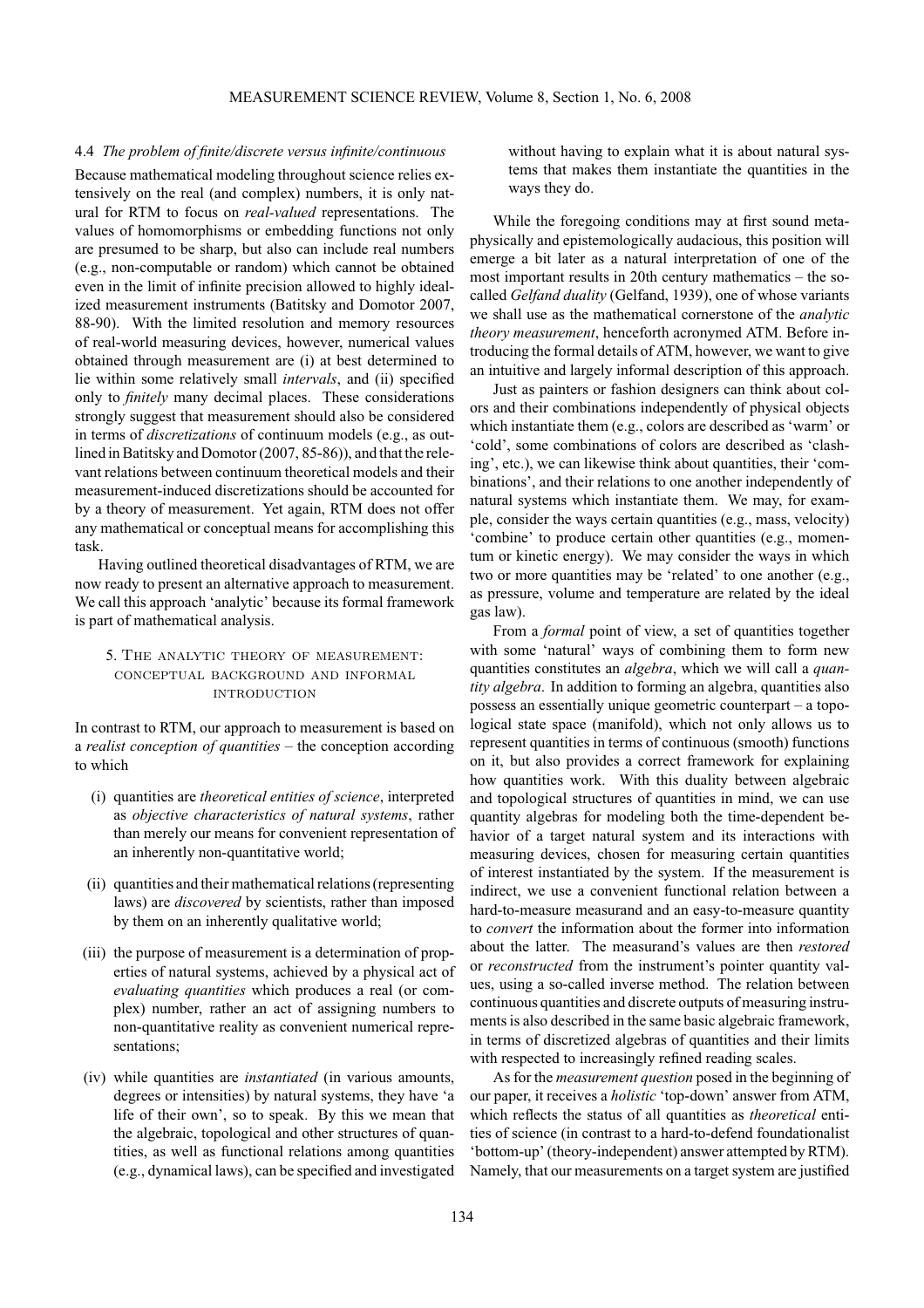*by the entire theoretical framework* employed in the system's scientific investigations, including (a) theoretical laws which specify functional relations among quantities, (b) theoretical laws which specify the dynamics of system-instrument interactions, and are used for designing and calibrating measurement instruments, (c) mathematical results establishing connections between continuous models and their discretizations (where the latter reflect measurement errors and uncertainties), and more.

The above modeling framework, based on autonomously conceived and algebraically framed quantities, is widely used not only in physics (see, e.g., Bratteli and Robinson, 1987), but also in other disciplines with well-developed methods and strategies for mathematical modeling (e.g., economics, chemistry, mathematical biology, and population dynamics). And although many scientists who use this modeling framework feel that nothing else needs to be added to it mathematically or conceptually, this framework still may be seen as philosophically unsatisfying because it does not explain why quantities associated with a target natural system change the way they do (and, thus, does not really explain why our evaluations of quantities associated with a target natural system receive the values they do). In other words, some philosophers (and philosophically minded scientists) may feel that the quantity algebra framework underlying ATM is *instrumentalist* in that it can function only as an 'intellectual instrument' for predicting and systematizing the results of measurements. What this framework lacks, it can be claimed, is a philosophically *realist* explanation of our measurement results in terms of something deeper, pertaining to the modeled natural systems.

As philosophers, we are sympathetic to the realist perspective on science in general and on measurement in particular. And our realist sympathies are completely satisfied by this modeling framework because it does provide us with a realist interpretation of quantity-based models and evaluations of quantities with the help of the earlier mentioned Gelfand duality. Speaking informally (and for now roughly), what Gelfand's celebrated theorem tells us is that every autonomously specified algebra of quantities is representable by (and thus is essentially the same as) an *algebra of observables* on a uniquely given topological state space (unique up to a homeomorphism), where observables are understood in the scientists' sense, namely as real-valued continuous functions on a state space.

To appreciate the enormous philosophical significance of this result, note that, in modeling natural systems, we certainly can begin (as some scientists do) with a realist commitment to the system's states and state transitions as fundamental entities and processes respectively, and consider the (automatically available) algebra of observables on the system's state space as our algebra of (system-specific) quantities to be used as an algebraic calculational 'instrument' for reasoning

about the system's states. On this view, the measured values of observables would be given a realist explanation as being determined by the system's objective internal (not directly accessible) states.

What Gelfand duality shows is that this realist 'underpinning' of measurement need not be assumed outright, but can be completely recovered from models based on autonomously (abstractly) specified algebras of quantities! In other words, if an abstractly specified algebra of quantities is viewed as a formal syntactic framework for scientific modeling, Gelfand duality guarantees a realist geometric semantics for it in terms of state spaces and observables thereon. In doing so, Gelfand duality also makes suspect any philosophical motivations for debating whether states or quantities should be given ontological, epistemological or methodological priority. As we see it, whatever philosophical commitments with respect to states one accepts or rejects (e.g., the commitment to states being real objective entities), such acceptance or rejection will automatically apply (via Gelfand duality) to quantities, and vice versa. And since we better be realists about something that is indicated by measurement results (i.e., we cannot view our measuring instruments as magic boxes spitting out numbers for no reason whatsoever), Gelfand duality makes it perfectly reasonable for us to be realists about both the system's states and its quantities. This is why we said at the beginning of our informal exposition that our realist conception of quantities will emerge as a natural interpretation of Gelfand duality.

Finally, before outlining the formal details of ATM, we should mention that Gelfand duality applies (via its variants) to models of classical systems as well as to models of quantum systems, and with classical systems it also holds for both deterministic and stochastic models. For the sake of simplicity of presentation (and because of space constraints) we will present the formal details of ATM only for models of classical deterministic systems and their classical deterministic measurements, while briefly indicating along the way how these details can be modified to apply in stochastic or quantum modeling.

> 6. Quantity algebras, their dynamics, discretization and propositional logic

In the modern mathematical physics literature (see, e.g., de Groote, 2005, Döring, 2005, and Döring and Isham, 2008), the standard way to reason about the measurement of a classical physical quantity $<sup>6</sup>$  or more generally about any empirical</sup> measurand (e.g., mass, electric charge, potential energy, pressure, stress, viscosity, temperature, humidity, utility, fitness, and so on) is in terms of a real-valued function that can in principle be measured or evaluated by an actual or a physically possible measuring instrument. In technical terms, measurement of a classical target system's characterizing quantity, say

<sup>6</sup>Along standard lines, we regard the notion of *quantity* to be an attribute of a natural system that comes with *values* (expressed by magnitudes), comprising the attribute's value space.

<sup>&</sup>lt;sup>7</sup>As alluded to earlier, since not all values of any given 'observable'  $\hat{f}$  are presumed to be observable or measurable in any empirical sense, the terminology to detain it is at odds with the philosophical idea of observation in science. However, this is the standard term used by most physicists and we retain it.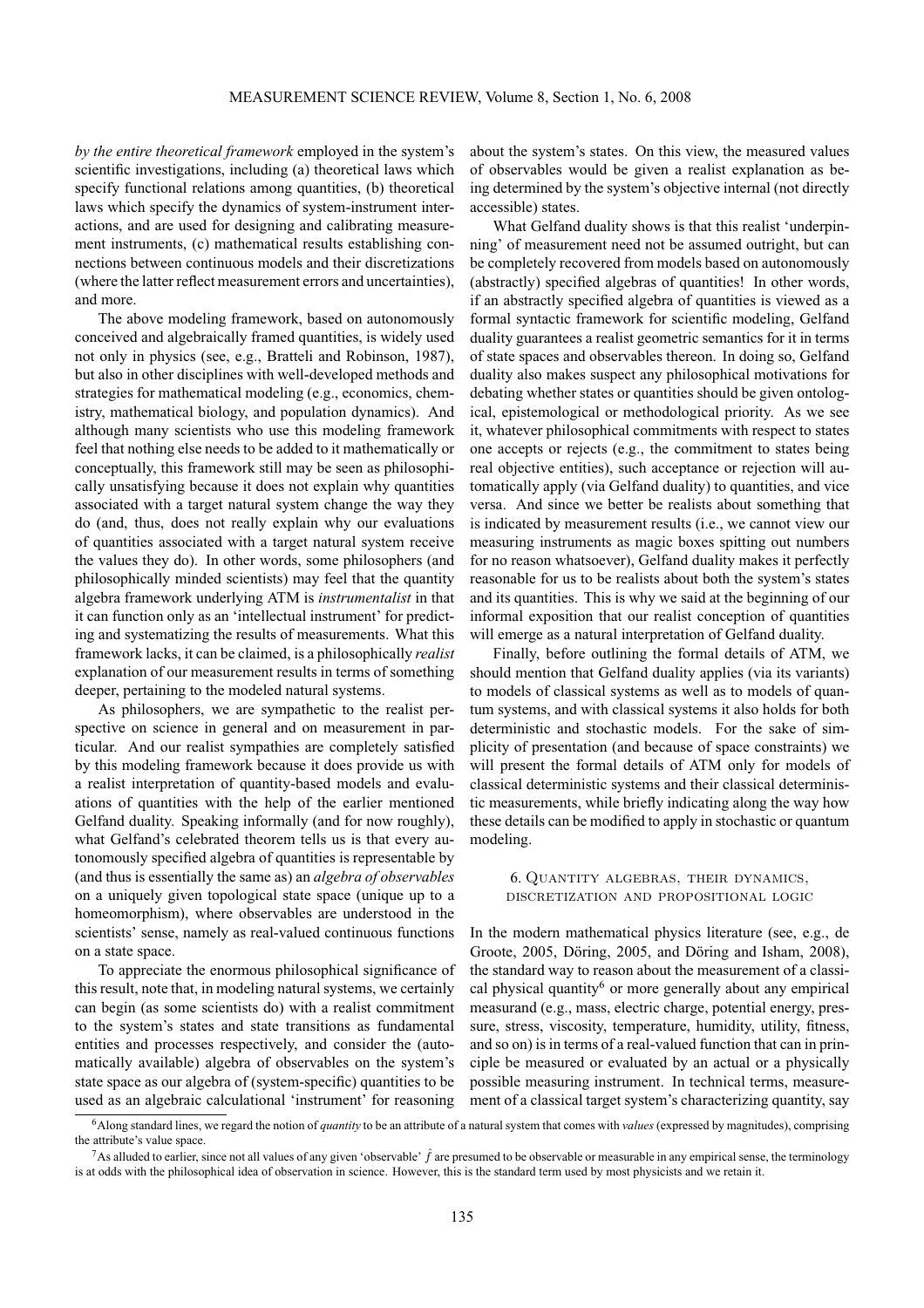$f$ , is modeled quite simply by a real-valued function of the basic form  $\hat{f} : \mathcal{X} \longrightarrow \mathbb{R}$ , commonly but misleadingly called the system's *observable*, <sup>7</sup> on an underlying measurement domain  $\mathscr X$  of states, events, objects or some other entities, to the *quantity-value* or *host space* R of reals. To gain a preliminary intuition on which this model is based, recall that in economics the utility quantity  $U$  is typically expressed by a real-valued function  $\hat{U}: \mathscr{X} \longrightarrow \mathbb{R}$ , where  $\mathscr{X}$  denotes a domain of commodities from which a decision maker is invited to choose, and the utility function  $\hat{U}$  encodes (e.g., in some monetary units) the decision maker's utility. Here the question of whether or how  $\hat{U}$  is derived from the decision maker's order-theoretic preference structure does not arise. For another example, the energy quantity  $H$  in a simple pendulum in motion is represented by the smooth Hamiltonian observable  $H: \mathbb{R}_{2\pi\mathbb{Z}} \times \mathbb{R} \longrightarrow \mathbb{R}$ , where the measurement domain  $\mathscr{X}$  is given by the familiar cylinder-shaped topological state space  $\mathbb{R}_{2\pi\mathbb{Z}} \times \mathbb{R}$ . In each state  $x \in \mathcal{X}$ , the pendulum possesses a unique magnitude of energy, namely  $\hat{H}(x)$ , expressed in a dimensionless manner or in some implicitly specified energy units.

Traditionally, a major underlying assumption – prompted by the success of well-established physical theories, is that the magnitudes of quantities ought to be real (or complex) numbers. One major reason for this choice is the long history of abundant use of reals in science. However, from the standpoint of mathematics, a decisive reason is that the host space of reals (or complex numbers) is strongly present in all nontrivial categories of mathematical structures of practical importance in analysis and its applications. Another important reason is that the continuum of reals is blessed with a plethora of empirically vital algebraic and geometric structures.

In order to elucidate the relationship between objects as bearers of quantities further, it is useful to briefly recall *Leibniz' duality* between them. According to Leibniz' *Principle of the identity of indiscernibles* and the so-called *Principle of extensionality*, any given thing is determined by its properties and conversely, any property is (extensionally) specified by the set of all individuals having that property. In this sense we can say that the universe of individual objects and that of their properties are dual to each other. This symmetry idea is of course quite limited since properties reflect only two options: either individual objects possess them or they do not. However, we can profitably extend this thought to quantities that come in various amounts, degrees or other distinguishable manifestations, and can change smoothly, continuously or at least measurably in time (or space). To obtain a workable idea of Leibniz' duality in the world of quantities of systems, it is necessary to *algebraicize* the notion of quantity and its instantiated values in classical systems in such a way that it upholds their representation in terms of suitable real-valued functions, alluded to earlier.

We retain the notion that a scientific description of physical objects and information about them can be effectively formulated in terms of appropriate collections of quantities that have an algebraic life of their own, and have the special property such that if measured, they produce a magnitude in the form of a real number. Boolean algebras are well-known to formalize the calculus of properties of things in this sense and in full analogy, Banach algebras, R-algebras (i.e., commutative unital linear algebras over  $\mathbb{R}$ ), and von Neumann algebras in particular are introduced with a similar purpose in mind in the world of classical (and also noncommutative quantum) physical quantities. Specifically, in place of Boolean operations, Banach and the other closely related topological algebras are equipped with binary operations mimicking addition, multiplication, and multiplication by a scalar. $8$  However, unlike Boolean algebras, quantity algebras tend to be furnished with complex topological-algebra structures and they may even carry operators for differentiation. In addition, they support various (e.g., differential) equational formulations of law-like relations between quantities and are convenient for specifying algebraic dynamical models that represent (continuous, smooth or measurable) temporal changes in the target system's quantities. There may be a concern of having to consider infinitely many basic quantities in an attempt to completely characterize a target system. Surprisingly, as we shall illustrate next, most quantity algebras of practical interest are generated by an astonishingly small list of basic quantities.

A particularly simple concrete example involves the classical thermodynamical theory of (ideal) gases in a vessel. As is well-known, the pertinent *basic* quantities are *pressure* p, *volume* v and gas *temperature* t, measurable by three types of measuring instruments of different design and range. These quantities satisfy the ideal gas law  $p \cdot v = \kappa \cdot t$ , involving a gas constant  $\kappa$ . In modeling a gas-in-a-vessel system, the algebraic approach recommends to use the *real commutative unital Banach algebra*  $\mathfrak{A}(p, v, t)$  that includes the basic quantities p, v, t together with the trivial *unit* quantity 1 (that always outputs value 1 when measured), and is in essence equal to the norm closure of the linear space spanned by 1 and all formal product terms  $p \cdot v$ ,  $p \cdot t$ ,  $v \cdot t$ ,  $p \cdot v \cdot t$ ,  $p \cdot p$ ,  $v \cdot v \cdot v$ , ... or more generally all quantity terms of the form  $q_1 \bullet q_2 \bullet \cdots \bullet q_n$ , where  $q_i$ in the product term is  $\alpha$ ,  $p$ ,  $v$  or  $t$ . In this way, the quantity algebra  $\mathfrak{A}(p, v, t)$  contains not only all linear combinations of the form  $\alpha \cdot p + \beta \cdot v + \gamma \cdot t$  involving all basic quan-

<sup>&</sup>lt;sup>8</sup>If two quantities can be measured in the same experiment or on the same target system, we obtain two numbers that can be added, multiplied, and so forth. This immediately leads to the possibility of treating quantities as fundamental primitive entities, instantiated by systems and forming an algebra. Recall that a *unital Banach algebra* is a complete normed algebra of the form  $\langle \mathfrak{A}, \|\cdot\|$ ,  $\lozenge, 1, +, \bullet, \cdot \rangle$  over the reals or complex numbers. Another elegant definition under linear space terminology is as follows: A *commutative unital Banach algebra* is a Banach space  $\{X, \|\cdot\|, \diamond, +, \cdot\}$  equipped with a multiplication operation • and a unit 1 satisfying the norm inequality  $||f \bullet g|| \le ||f|| \cdot ||g||$  for all f,  $g \in \mathfrak{A}$ , and the identity  $||1|| = 1$ . A *Banach space* is a normed linear space  $\langle \mathfrak{A}, || \cdot ||$ ,  $\circ, +, \cdot \rangle$  which is also a complete metric space under the distance metric  $\rho(f, g) = ||f - g||$  for all f and g in  $\mathfrak{A}$ . The simplest 'concrete' Banach algebras are the finite dimensional matrix algebras and the algebras of real-valued continuous functions on closed intervals with the supremum norm. Additional terminology and results can be found in any textbook on Banach algebras, for instance, in Larsen (1973). Banach algebras offer a near-perfect blend of algebra and analysis.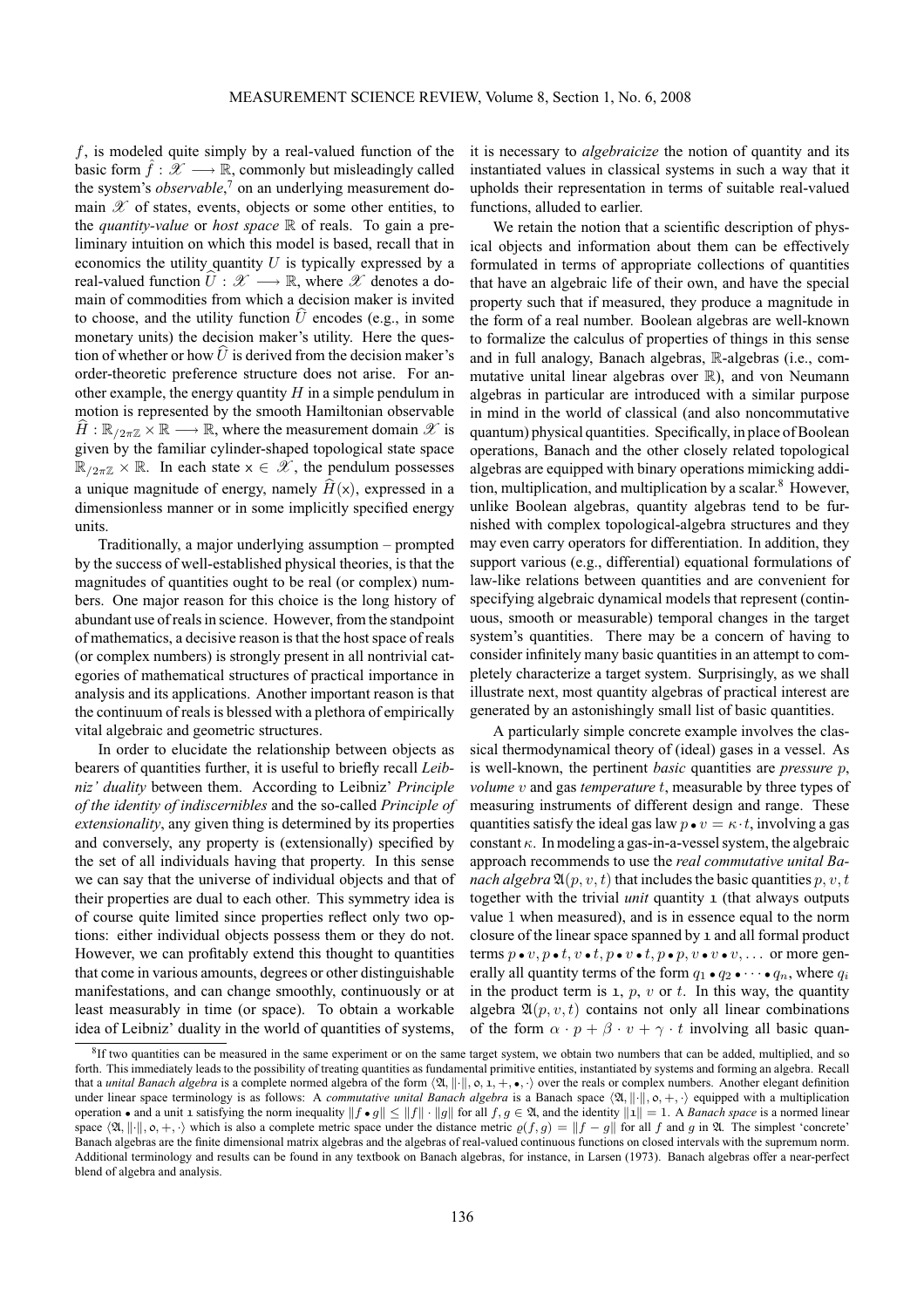tities with scalars  $\alpha$ ,  $\beta$ ,  $\gamma$  in R, but also all linear combinations of arbitrarily complex products of quantities of the form  $\alpha \cdot p \cdot v + \beta \cdot v \cdot t + \gamma \cdot t \cdot p$ , and so forth. And, finally, the algebra  $\mathfrak{A}(p, v, t)$  also includes the limits of all Cauchy sequences of quantities with respect to the norm defined below. For any quantity f in  $\mathfrak{A}(p, v, t)$ , its norm  $\|\cdot\|$  is defined by

$$
||f|| =_{df} \inf \{ \alpha | \alpha \cdot \mathbf{1} - f \in \mathfrak{A}_+(p, v, t) \&
$$
  

$$
\alpha \cdot \mathbf{1} + f \in \mathfrak{A}_+(p, v, t) \},
$$

where  $\mathfrak{A}_{+}(p, v, t)$  denotes the so-called *positive cone* of elements of  $\mathfrak{A}(p, v, t)$  (i.e., the subset of all quantities f having the square form  $f = g^2 = g \bullet g$  for some g).

The norm closure condition ensures that the algebra  $\mathfrak{A}(p, v, t)$  also includes more complex elements of the form  $\varphi(p, v, t)$ , where  $\varphi : \mathbb{R}^3 \longrightarrow \mathbb{R}$  is any continuous function. Clearly, if there are measuring instruments for measuring quantities  $p, v$  and  $t$ , then in principle it is possible to construct an instrument that measures the quantity  $p + v + t$ . All it takes is to enter the results of measurement obtained from the basic quantities into a pocket calculator and add them. Quite similarly, the value of quantity  $\varphi(p, v, t)$  is obtained by applying the function  $\varphi$  to the measurement outputs for p, v and  $t$ , using a convenient software for computing the values of  $\varphi$ .

It should be born in mind that in view of its closure requirements, the quantity algebra  $\mathfrak{A}(p, v, t)$  is bound to include many highly complex quantities that are of no practical interest in characterizing the thermodynamical system under consideration. It is of interest to ask what happens, if the algebra comes with algebraic equations relating some of the quantities. In view of the ideal gas law – allowing the (absolute) temperature quantity to be definable in terms of pressure and volume, the algebra must be quotiented out by all terms that are rendered equal. In full analogy with filters of Boolean algebras, each family of equations gives rise to a unique Banach algebra *ideal*<sup>9</sup> that in turn specifies a congruence relation on A, rendering equivalent quantities equal. We will make use of (maximal) ideals in the next subsection when dealing with function algebra representations of quantity algebras.

Upon reverting to the functional representation, we find that in the absence of the gas law, the basic quantities in  $\mathfrak{A}(p, v, t)$  are represented by continuous projection functions of the form  $\hat{p}, \hat{v}, \hat{t} : \mathbb{R}^3_+ \longrightarrow \mathbb{R}$ . For example, the pressure observable  $\hat{v}$  assigns to each positive triple  $(a, b, c)$  of possible observable  $\hat{p}$  assigns to each positive triple  $(a, b, c)$  of possible values of pressure, volume, and temperature its first coordinate, i.e., a. However, in view of the gas law, the measurement domain is given by the strictly smaller subset (hypersurface)

$$
\mathscr{X} =_{df} \left\{ (a, b, c) \in \mathbb{R}^3_+ \middle| a \cdot b = \kappa \cdot c \right\},\
$$

where as above, we have  $a = \hat{p}(a, b, c)$ , and similarly for the other quantity values. We postpone the discussion of representation of quantities in terms of state functions until the next Section.

It is important to emphasize that the algebraic-analytic framework for quantities is completely autonomous and selfcontained. Specifically, to each natural system S of interest we assign a minimal quantity algebra  $\mathfrak{A}_S$  of an appropriate type,  $^{10}$ , whose values completely characterize the system from an assumed perspective.

A significant advantage of the algebraic approach that focuses on the topological (smooth or measurable) algebra structure of quantities is its impressive formal flexibility which allows for incorporation of the following three major constructions on Banach as well as other algebras:

## 1. *Tensor product and compound systems:*

Consider two natural systems S and S , described by quantity algebras  $\mathfrak{A}_S$  and  $\mathfrak{A}_{S'}$ , respectively. The description of the *compound* system  $S + S'$  (consisting of two systems that interact with each other) obeys the fundamental *composition* law

$$
\mathfrak{A}_{S+S'}\cong \mathfrak{A}_S\otimes \mathfrak{A}_{S'},
$$

stating that the quantity algebra associated with a compound target system  $S + S'$  is isomorphic to the tensor product of the respective algebras of constituent systems. In the isomorphism above, a quantity f of system S is identified with the quantity  $f \otimes 1$  of the joint system  $S + S'$ , and likewise a quantity  $f'$  of S' is identified with  $S \otimes f'$  is identified with  $1 \otimes f'$ .<sup>11</sup> From a physical point of view, measurement of a target system's measurand relies on a measurement coupling in the form of a tensor product of the target system's algebra and the algebra of the measurand's measuring instrument, joint dynamics thereon, and interconnection laws between them. It is important to bear in mind that by necessity or by choice, in general not all quantities in  $\mathfrak{A}_S$  are suitable for measurement, and those that are selected for measurement, are usually not measurable directly. In view of a limited set of feasible measurands and their indirect measurements, measurement procedures are bound to provide only partial information about the target system.

Completely similar systems (e.g., two copies of the same system located in different places) possess isomorphic quantity algebras. In general, the assignment of algebras to systems is unique only up to an algebra isomorphism. In this manner, it is possible to study an entire class of stereotype natural systems with the help of an associ-

<sup>&</sup>lt;sup>9</sup>Recall that a linear subspace  $\mathfrak J$  of a Banach algebra  $\mathfrak A$  is an *ideal* in  $\mathfrak A$  provided that it satisfies the closure condition  $f \in \mathfrak J \& g \in \mathfrak A \Rightarrow f \bullet g \in \mathfrak J$ for all f and g in  $\mathfrak{A}$ . For later use we also recall that an ideal  $\mathfrak{J}$  is said to be *maximal* just in case  $\mathfrak{J} \neq \mathfrak{A}$  and  $\mathfrak{J}$  is not contained in any strictly larger ideal.<br><sup>10</sup>Commutative unit 10Commutative unital Banach algebras are usually reserved for *continuous* quantities of classical physics, the so-called R-algebras are appropriate for *smooth* quantities, and *measurable* quantities in the sense of measure theory tend to form a von Neumann or Riesz algebra.

<sup>11</sup>Recall that here 1 denotes the *unit* of the algebra, encoding the *trivial* quantity, having a constant value equal to 1. In this manner the algebras of constituent systems can also be seen as subalgebras of their product algebra.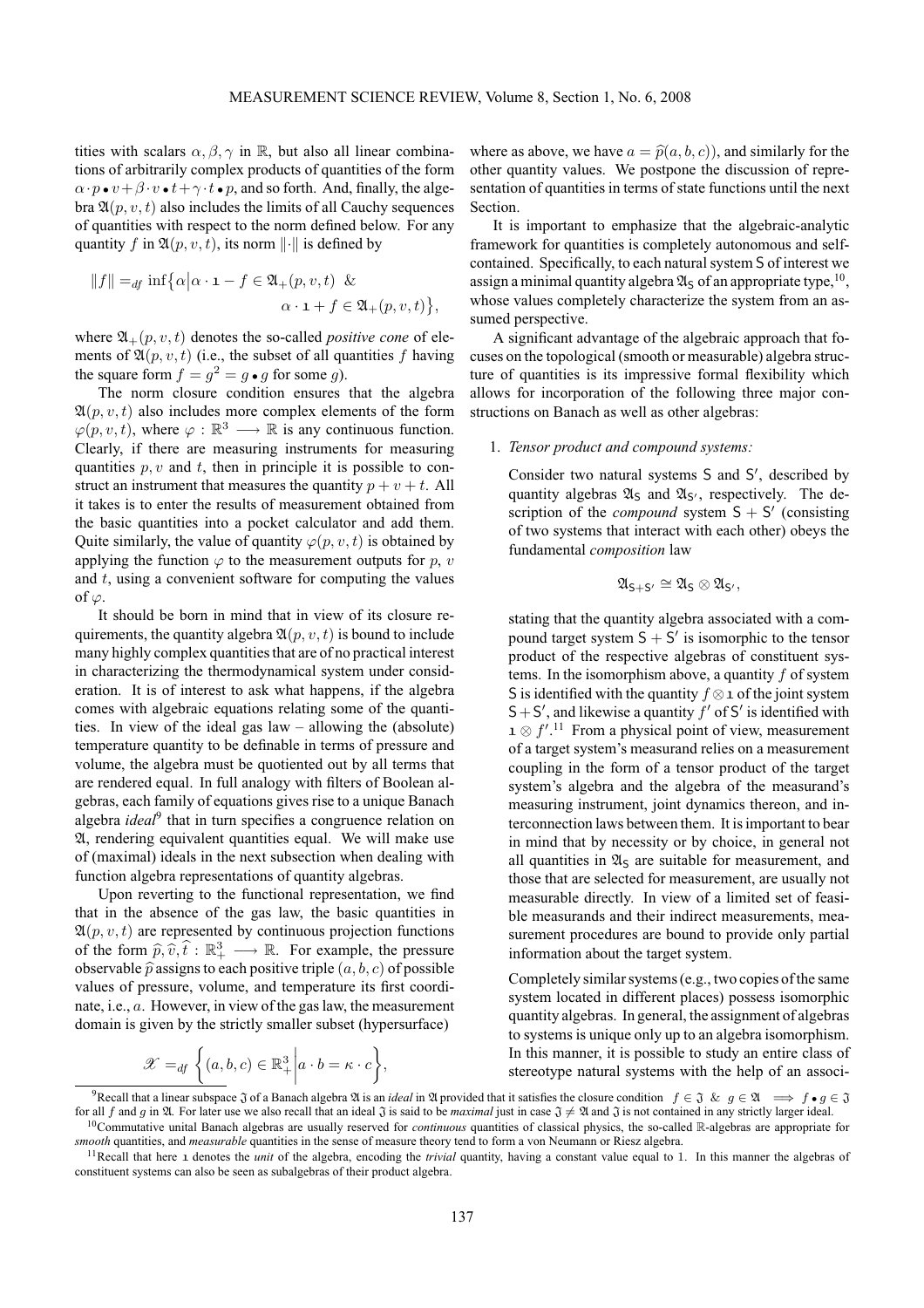ated category of quantity algebras and transformations between them.

2. *Time evolution of quantities of isolated dynamical systems:*

In mathematical control and systems theories (see, e.g., Sontag, 1990), the time evolution of an isolated dynamical system is usually characterized by state and measurement equations of the form

$$
\frac{dx}{dt} = F(\mathsf{x}(t), \mathsf{u}(t))
$$
  
\n
$$
\mathsf{m}(t) = G(\mathsf{x}(t)),
$$

where  $x$  is a state variable belonging to an  $n$ -dimensional smooth manifold  $\mathscr X$ , u is a control variable that takes its values in a submanifold of  $\mathscr X$ , the values of measurement function m belong to an Euclidean space  $\mathbb{R}^m$ , and the functions  $F$  and  $G$  are both smooth. The first equation is used for *computing predictions* and the second equation is used for describing *measurements*.

It has been argued from various sides that what matters is not so much the equations themselves but their solution space, i.e., the algebra (or manifold) of quantities satisfying the equations. Specifically, suppose a quantitative description of the target system S is based on the quantity algebra  $\mathfrak{A}_s$ . Then the system's deterministic temporal dynamics (semidynamics) is represented by a one-parameter family

$$
\mathfrak{A} \xrightarrow{\mathfrak{d}_t} \mathfrak{A}
$$

of Banach algebra automorphisms (endomorphisms)<sup>12</sup> of A into itself, called *dynamical transition maps*, where the indexing variable t takes its values in a *time group* (time monoid)  $T$ , which is usually either the additive group of reals  $\mathbb R$  or that of the integers  $\mathbb Z$  (the monoid of positive reals or the monoid of natural numbers), satisfying the *group-action* (monoid-action) laws  $\mathfrak{d}_0 = \mathfrak{1}_{\mathfrak{A}}$ and  $\mathfrak{d}_t \circ \mathfrak{d}_{t'} = \mathfrak{d}_{t+t'}$  for all  $t, t' \in \mathbb{T}$ .

The foregoing one-parameter family of Banach algebra automorphisms (endomorphisms) together with the underlying Banach algebra  $\mathfrak A$  is called a *dynamical Banach algebra* (semidynamical Banach algebra)<sup>13</sup> and is suggestively denoted by  $\mathbb{T} \underset{\Omega}{\curvearrowright} \mathfrak{A}$ . Our main interest is of course in the measurement dynamics on the product algebra  $\mathfrak{A}_{S}\otimes \mathfrak{A}_{M}$ , described by a measurement coupling  $\mathfrak{d}_t$  :  $\mathfrak{A}_S \otimes \mathfrak{A}_M$   $\longrightarrow$   $\mathfrak{A}_S \otimes \mathfrak{A}_M$  between the target system S and a measuring instrument M. We mention in passing that the so-called *crossed product* Banach algebras are appropriate for representing the dynamics of time-varying natural systems, characterized by nonautonomous equations.

#### 3. *Discretization of quantity algebras:*

Analytic measurement theory should be able to account for all constituents of a measuring process. In measuring a quantity of interest  $f$  on a target system  $S$ , described by a quantity algebra  $\mathfrak{A}_S$  containing f, we need a measuring instrument M that is designed for its measurement. In addition, we need the instrument's associated *pointer* (output or indicator) quantity<sup>14</sup>  $\circlearrowright$  f in  $\mathfrak{A}_{M}$ , whose value can be ascertained by reading the instrument. Now, if the measurement interaction has been of the proper kind, then the value of  $\circlearrowright f$ , read from the instrument M, can be strongly correlated with the unknown numerical value of the measurand  $f$ , as it existed in the target system S right before the measurement act. It will be useful to allow the value space of  $\circlearrowright f$  to be different from that of  $f$ . For the sake of clarity, it should be mentioned that a measurand  $f$  can be measured with several distinct instruments  $M(\mathcal{O}f), M'(\mathcal{O}'f), \ldots$ , designed differently and based on entirely different pointer signed differently and based on entirely different pointer quantities.

Whatever value the instrument's pointer assumes, due to limited physical discernibility, its reading is inherently coarse-grained. This means, in particular, that the experimenter's reading of the measurement result for  $f$ takes place only on the pointer quantity's allocated discrete *reading scale*  $\mathcal{R}_n(Of) = \{a_1, a_2, ..., a_n\} \subset \mathbb{R}$ <br>of a finite resolution *n* specified by the set of ratioof a finite resolution  $n$ , specified by the set of rational representative points of a finite (or denumerable) partition (consisting, e.g., of half-open intervals) of the pointer quantity's value space. There are several arguments showing that only *discretized* versions of quantities are experimentally accessible.<sup>15</sup>

More particularly, each reading scale  $\mathcal{R}_n(\mathcal{O}f)$  induces (by restriction) a *discretization* (coarse-grained version)  $\circlearrowright f_n$  of the pointer quantity  $\circlearrowright f$  of measurand f. What this means is that only the 'readable' values of  $\circlearrowright f$ are available, giving rise to the coarse-grained quantity  $\mathcal{O}f_n$ . Now, suppose we consider a directed sequence of discretization levels in terms of reading scales  $\mathcal{R}_n(\mathcal{O}_f), \mathcal{R}_{n+1}(\mathcal{O}_f),\ldots$  of increasingly finer degrees of resolution for the pointer quantity  $\circlearrowright$  f of f such that

<sup>&</sup>lt;sup>12</sup>Recall that if  $\mathfrak A$  and  $\mathfrak B$  are Banach algebras, then a mapping  $\mathfrak d$  :  $\mathfrak A \longrightarrow \mathfrak B$  between them is a *Banach algebra homomorphism* provided that it preserves all algebra operations of  $\mathfrak A$  and obeys the norm inequality  $\|\mathfrak d(f)\| \leq \|f\|$  for any  $f \in \mathfrak A$ . A *Banach algebra endomorphism* is a Banach algebra homomorphism from an algebra to itself, and an *automorphism* is simply a one-to-one and onto endomorphism.

<sup>&</sup>lt;sup>13</sup>Some authors call it simply a T-*Banach algebra* or a *Banach dynamical system*. Algebraic dynamical systems relative to other types of algebras are defined similarly.

<sup>&</sup>lt;sup>14</sup>In analog devices the pointer quantity of a measurand is typically a (continuous, smooth, etc.) geometric attribute (e.g., length or angle), representing the pointer's possible positions or angles on the dial.

<sup>&</sup>lt;sup>15</sup>For example, at the information-theoretic level, due to limited memory and other resources, all measurement outcomes must be described by finite means, digitally or by rational number estimates of continuous-scale pointer positions.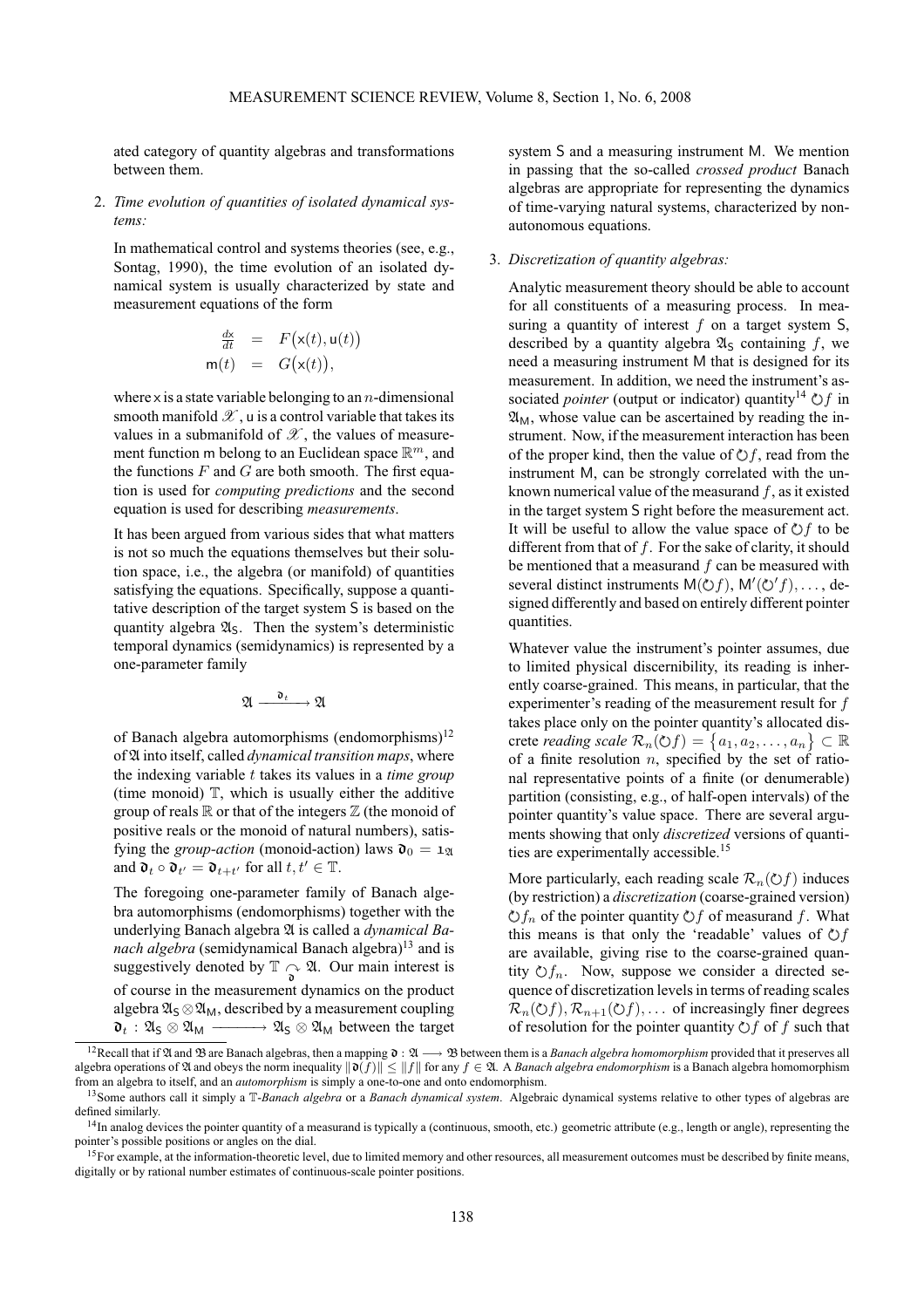at stage *n* the successor reading scale  $\mathcal{R}_{n+1}(\text{Of})$  is obtained from partitions of the elements of its predecessor reading scale  $\mathcal{R}_n(\bigcirc f)$ . Then, as partitions approach points in the refinement process when the maximum size of the partition intervals goes to zero, the sequence  $\circlearrowright f_n, \circlearrowright f_{n+1}, \ldots$  of experimentally accessible quantities (gradually increasing the accuracy of measurements) reconstructs  $\circlearrowright f$  in the limit. Because the numerical computations of quantity values from equations are also discrete, it is natural to lift the notion of discretization to the world of quantity algebras.

With these brief remarks we recall the following important definition: Given a *parent* quantity algebra 2l of a target system, a *discretization-dediscretization* procedure for algebra  $\mathfrak A$  consists of a directed sequence of finite dimensional quantity algebras (usually comprised of vectors or matrices)

$$
\mathfrak{A}_{\infty} \xrightarrow{\Pi_{\infty,n}} \mathfrak{A}_{n} \xrightarrow{\Pi_{1,\infty}} \cdots
$$

$$
\cdots \xrightarrow{\Pi_{2,1}} \mathfrak{A}_{2} \xrightarrow{\Pi_{2,1}} \mathfrak{A}_{1}
$$

where each embedding algebra homomorphism  $I_{n,n+1}$ sends a given approximating finite-dimensional quantity algebra  $\mathfrak{A}_n$  to the next strictly *finer* finite-dimensional quantity algebra  $\mathfrak{A}_{n+1}$  that in turn is projected by the algebra homomorphism  $\Pi_{n+1,n}$  back onto  $\mathfrak{A}_n$ , as the diagram above indicates. This kind of directed sequence of approximating algebras comes with a so-called *direct limit* quantity algebra  $\mathfrak{A}_{\infty}$  that tends to be close enough (in some metric sense) to the parent algebra  $\mathfrak{A}$ , showing that the parent algebra is adequate and was correctly chosen. The technical notion of a direct limit of the sequence of discretized algebras  $\mathfrak{A}_n$  that we have in mind here is the one used, e.g., by Benatti and Cappellini (2005), in the category of von Neumann algebras. We conclude this subsection by emphasizing that *model validation* involves a comparison of measurement results with those predicted by the model. For a valid model, it should always be theoretically possible to recover the model from its directed sequence of discrete offspring models in the limit, as discretization approaches zero.

#### 4. *Geometric logic of quantities:*

Although this is not always made explicit in the literature on classical measurement, in parallel with the assignment of a minimal quantity algebra  $\mathfrak{A}_S$  to a target system S, there is also an association of a *propositional language*  $\mathcal{L}_S$ , intended for expressing various claims about quantities of S in terms of their *values* or more generally for making statements about the target system's *properties*. Propositional languages come in three basic flavors.<sup>16</sup>

In the simplest deterministic and most idealized situation, there is a consideration of an elementary equational  $\alpha$ *evaluation* mapping  $\cong : \mathfrak{A}_S \times \mathbb{R} \longrightarrow \mathcal{L}_S$  that assigns to each quantity-magnitude pair  $(f, a)$  a unique primitive atomic proposition (written in an infix form)  $f \approx a$ . Its<br>physical meaning under a classical reglist interpretation physical meaning under a classical *realist* interpretation is as follows: Quantity  $f$  has a value and that value is equal to  $a^{17}$ . In order to be able to reason about the values of quantities in a systematic fashion, axioms are values of quantities in a systematic fashion, axioms are needed in  $\mathcal{L}_S$  for deductive inference. For example, it is natural to include among these axioms the *additivity* law

$$
(f \simeq a \And g \simeq b) \implies f + g \simeq a + b
$$

together with an obvious *multiplication* law, and more generally the *composition* law

$$
(f \simeq a \And g \simeq b) \implies \varpi(f,g) \simeq \varpi(a,b)
$$

for any (continuous, smooth, measurable) function  $\varpi : \mathbb{R}^2 \longrightarrow \mathbb{R}$  and its generalized variants with n arguments. In addition, there is a longer list of logical rules, governing the basic logical connectives.<sup>18</sup> Details of axioms are not given – they are easy to provide and the interested reader will find some help in various textbooks on the foundations of physics, including, e.g., Beltramenti and Cassinelli (1981). Under a realist interpretation, we do not equate the values of a quantity with its measurement outcomes. We stipulate that measurement outcomes, relying on pointer quantities, provide only a discrete approximation of such values.

A considerably more general and less idealized class of propositions is based on a *membership* mapping  $\mathcal{L}_S : \mathfrak{A}_S \times \mathcal{B}_R \longrightarrow \mathcal{L}'_S$  that assigns to each quantity f and a Borel measurable subset  $\Delta$  of the real line R the primitive atomic proposition (written suggestively in an infix form)  $f \in \Delta$ . Its intended physical meaning under the realist interpretation is the following: Quantity der the realist interpretation is the following: Quantity  $f$  has a value and that value lies in the real Borel subset  $\Delta$ .<sup>19</sup> Reasoning about quantities and their values

<sup>&</sup>lt;sup>16</sup>Remember that quantities are assumed to possess distinguishable degrees or amounts, expressible by numbers, specifying their value spaces.

<sup>&</sup>lt;sup>17</sup> Here we wish to emphasize that in classical physics quantities are presumed to possess their values independently of whether or not they are measured. In contrast, *empiricists* interpret propositions of the form  $f \approx a$  in a considerably weaker counterfactual manner thusly: If f were measured by a designated measuring instrument <sup>M</sup>, then the result would be a. These two diametrically opposing interpretations are particularly significant in the theory of quantum measurement.

<sup>&</sup>lt;sup>18</sup>As adduced in the previous paragraphs, according to the empiricists, if a given quantity f is measured by a measuring instrument M and  $f'$  is measured by the instrument M', then conceptually there is a compound measuring instrument  $M + M'$ , consisting of M, M' and a calculator for addition, that measures  $f + f'$ . Somewhat more generally, there is an obvious instrument  $\varpi(M, M')$  for any 'well-behaved' function  $\varpi : \mathbb{R}^2 \longrightarrow \mathbb{R}$ .

<sup>&</sup>lt;sup>19</sup>In applications, instead of using arbitrary Borel subsets  $\Delta$  it is sufficient to use only closed intervals  $[p, q]$  with rational end-points  $p \leq q$ .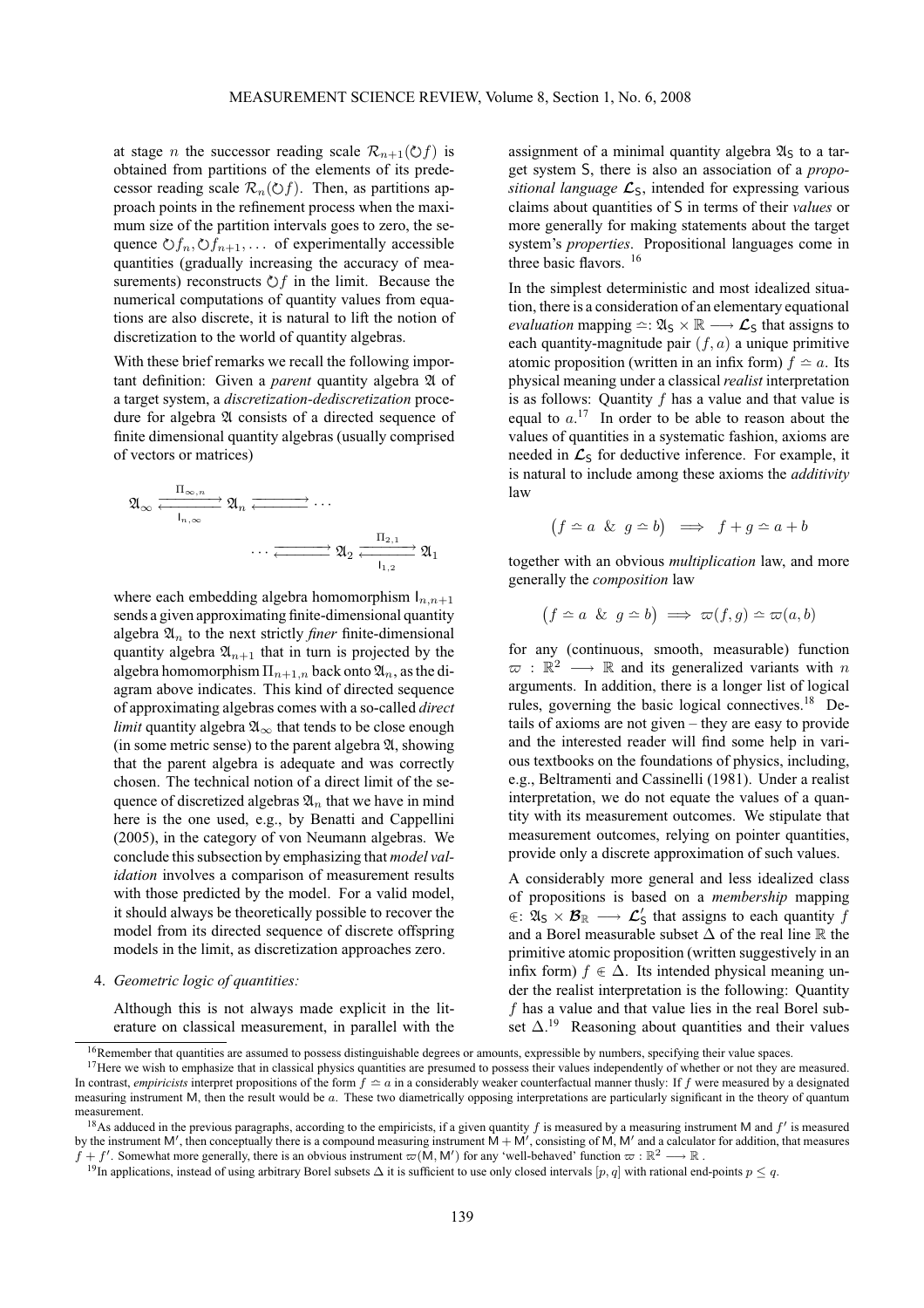in  $\mathcal{L}'_S$  requires additional logical axioms, including the *conjunction*

$$
(f \in \Delta \& f \in \Delta') \iff f \in \Delta \cap \Delta'
$$

and *disjunction*

$$
(f \in \Delta \lor f \in \Delta') \iff f \in \Delta \cup \Delta'
$$

laws. The associated propositional language  $\mathcal{L}'_S$  provides a formal framework for constructing propositions about the target system's quantities and its logic delineates the admissible forms of deductive reasoning about them.

In passing, perhaps we should point out that propositions about the target system specified in  $\mathcal{L}_S$  (telling us, e.g., that the system's quantity of interest has this or that value) are theoretical. For example, a proposition "*energy*  $\approx 10\pi$ " about the energy value of a pen-<br>dulum in motion is perfectly meaningful in classical dulum in motion is perfectly meaningful in classical mechanics, even though it is impossible to verify it by measuring the pendulum's energy quantity. In addition to the finitary nature of pointer readings, there are various instrument errors, including deterministic and probabilistic errors in the instrument's physical components, errors in calibration, and ultimately errors generated by thermodynamical and quantum fluctuations. These errors obstruct the exact individuation of the value  $10\pi$  among continuum many other real numbers in its arbitrarily small nonempty neighborhoods. However, repeated measurements of energy at increasingly finer levels of resolution will output a sequence of nested intervals [30, 40], [31, 32], [31.4, 31.5], [31.41, 31.42],... with rational endpoints that converges to the value  $10\pi$ as the number of consecutively refined measurements of energy goes to infinity. But again, each interval in the sequence provides only a finite amount of information about the real number  $10\pi$  and in view of finitary memory and computational resources, the approximating sequence must be finite, so that convergence belongs to the theory. Thus, as noted earlier, measurement of a quantity is best understood as a reconstruction or approximation procedure that requires a separate propositional language, built over an appropriately discretized quantity-value space. Needless to add, a less useful notion of so-called classical deterministic *ideal measurement* of a quantity can and is assumed to be absolutely accurate. In this case we have the equivalence

$$
f_t \simeq a \Leftrightarrow \mathcal{O}f_{t+\Delta t} \simeq a,
$$

stating that if the value of measurand  $f$  prior to the measurement act at time instant  $t$  is  $a$ , then the associated pointer quantity's numerical value read from the instrument right after the measurement interaction at  $t + \Delta t$  is also a, and conversely. As we know, a real-world measurement provides only results of a considerably less

informative nature, namely  $\circlearrowright f_n \simeq a$  with a given level<br>of resolution *n* serving only as an *estimate* of the actual of resolution n, serving only as an *estimate* of the actual value of measurand f.

Because physical measurements are regularly subjected to uncertainties, the result of measurement is often represented by *probabilistic* statements of the form  $\mathbf{P}(f \in \Delta) = p$ , stating that the value of quantity f<br>lies in the real Borel subset  $\Delta$  with probability n. Techlies in the real Borel subset  $\Delta$  with probability p. Technically, the probability measure **P** is obtained from a non-negative element of the dual algebra  $\mathfrak{A}^*$  of  $\mathfrak{A}$ , by normalization.

The third and epistemically least idealized framework for reasoning about the values of measurands is based on *probability density functions* defined on a host space. Concretely, to each measurand  $f$  in  $\mathfrak{A}_S$  we assign a particular probability density function  $\mathbf{p}_f$  on R that represents, when  $f$  is measured, the information on the possible outcomes of measurement. In the presence of probability density functions, the probability value above is obtained by integration, defined by  $\mathbf{P}(f \in \Delta) =_{df} \int_{\Delta} \mathbf{p}_f(x) dx$ . The convex space  $\mathbf{D}(\mathbb{R})$ <br>of probability density functions on  $\mathbb{R}$  has its own logic of probability density functions on  $\mathbb R$  has its own logic – familiar to statisticians, given by mixing, product and conditionalization of probability density functions. The basic notion is simple enough: We start with atomic propositions of the form  $f \sim p$ , expressing the fact that the possible values of quantity f are *distributed* in accordance with the probability density function p. Now, if measurands f and g are *statistically independent*, meaning the information obtained about the values of f does not affect the information about the values of g and conversely, then the following convolution law holds:

$$
(f \sim \mathsf{p} \And g \sim \mathsf{q}) \implies f + g \sim \mathsf{p} * \mathsf{q},
$$

where  $p * q$  is the convolution of densities p and q. Of special interest are the familiar rules governing conditional probability density functions, but we do not need to recall them here.

This concludes our brief survey of the algebraic and logical approaches to quantities. Needless to add, there are many more constructions that are important in the algebraic treatment of measurands, but there is no room in this paper to describe them. However, we hope that enough has been said to convince the reader that quantity algebras and associated propositional languages provide a sensible framework for the development of analytical approaches to measurement. We now turn to the state-space *semantics* of quantities.

# 7. State-space semantics of quantities

It is essential to bear in mind that *measurement*, to be understood as an objective process of estimating, approximating or reconstructing the numerical values of quantities (intended to capture their manifestations in an object of measurement, phenomenon or some other observed bearer), refers directly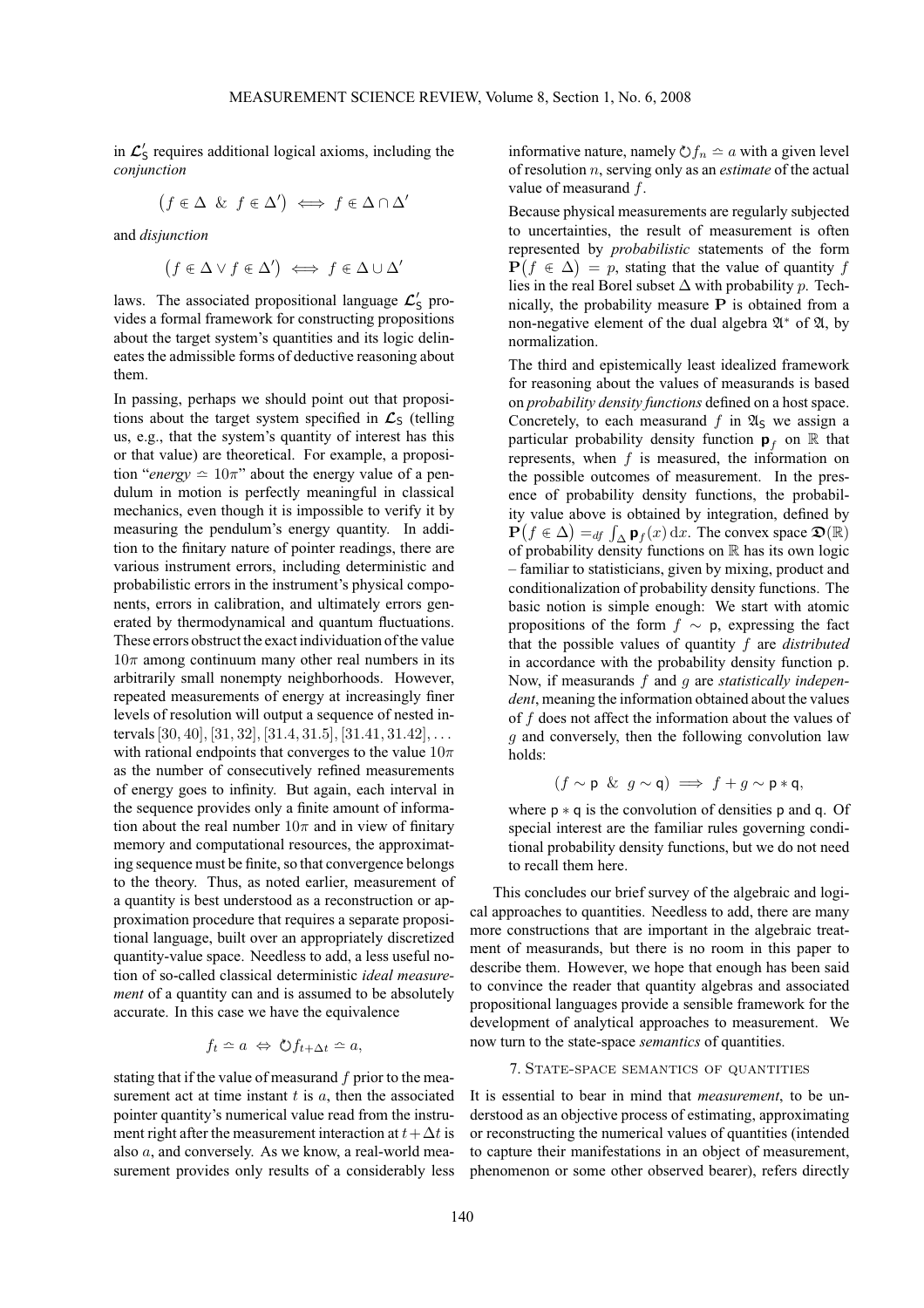to (and hence provides information about) the state of affairs of the quantity *per se*, and only indirectly to its bearer that happens to instantiate it. Clearly, many distinct objects may instantiate a given quantity in identical amounts, degrees or manifestations, so that the corresponding measurement data pertain specifically to the quantity itself and not to its actual or possible bearers. Therefore, what matters in analytic approaches to measurement is not so much the object as a target on which measurement is perfomed, but the object's *internal condition* or "the way the object is" at a given instant of time.

So, in answering the question "Why does ideal measurement of a given quantity possessed by an object result in a particular value at time  $t$ ?", a realist response is that the ideal measurement value is what it is, because the target object happens to be in a *particular mode of being* or simply in a particular *state* at time instant t that fully determines the quantity's measurement value in question. Now, if we pursue the matter further and ask "What constitutes a state of an object at  $t$ ?", a common reply is that the object's state at  $t$  is fully specified by the stock of information, stored in the collection of (ideal) measurement values of all observables, instantiated by the target object at  $t$ . We see at once that there is an inherent circularity in this form of reasoning about states and quantities manifested in objects.

This apparent circularity is broken by the celebrated *Gelfand representation* result (see Genfand, 1939), stating in essence that any quantity  $f$  in the target system's Banach algebra  $\mathfrak A$  ( $\mathbb R$ -algebra) is uniquely representable by a continuous (smooth) real-valued function  $\hat{f}: \mathscr{X} \longrightarrow \mathbb{R}$ , called the *Gelfand transform* or the *observable* of f, where  $\mathscr X$  is a compact Hausdorff topological space (smooth simplectic manifold), uniquely determined by  $\mathfrak{A}$ , modulo a homeomorphism (diffeomorphism) and interpreted as the target system's *state* space.<sup>20</sup> Specifically, the Gelfand representation theorem asserts that any real commutative unital Banach algebra A satisfyinhg the R-*property* is, up to isomorphism, exactly the real unital Banach algebra  $\mathbf{C}(\mathscr{X})$  of real-valued continuous functions (with the usual supremum norm) on a compact Hausdorff topological space  $\mathscr X$ , defined (among other options) by the space Max  $\mathfrak A$  of all *maximal ideals* of  $\mathfrak A$  and furnished with the so-called *Gelfand topology*. The observable  $\hat{f}$  associated with quantity f is specified pointwise in terms of *characters* of maximal ideals:  $\hat{f}(x) =_{df}$  Char<sub>x</sub>(f) for all maximal ideals  $\times$  in  $\mathscr{X}$ .<sup>21</sup>

Gelfand representation of quantities in terms of observables suggests that instead of focusing on measurement domains that are comprised of physical objects or individual manifestations of a particular measurand – as common in the representational approach, it is far more effective to specify the measurement domains of quantities *universally* in terms of *state spaces*, consisting of states of a target system on which measurements are to be performed, and treat the observables of a target system in a unified manner as real-valued (continuous or smooth) state functions of the form  $\hat{f}: \mathscr{X} \longrightarrow \mathbb{R}$ .

We will make a systematic use of the Gelfand representation result when dealing with measurements of quantities, and we shall try to maintain a sharp distinction – both in concept and notation, between quantities f in a quantity algebra  $\mathfrak A$ of a target system and their representation  $\hat{f}: \mathscr{X} \longrightarrow \mathbb{R}$  in the corresponding function algebra  $\mathbf{C}(\mathscr{X})$ , isomorphic to  $\mathfrak{A}$ . Here a leading mathematical idea is that algebraic structures can be traded for topological ones (playing a semantic role) and conversely. In particular, each additional structure on  $\mathscr X$ that is defined in terms of its topology can also be defined in terms of the structure of algebra  $\mathfrak{A}$ , isomorphic to  $\mathbf{C}(\mathscr{X})$ . And of course conversely: a given topological structure is representable by certain more or less familiar algebraic notions. We mention in passing that a Gelfand-style representation is also applicable in the ambience of  $\mathbb{R}$ -algebras of smooth quantities and in the framework of von Neumann algebras of measurable quantities. Specifically, any given  $\mathbb R$ -algebra  $\mathfrak A$  is uniquely represented (up to an  $\mathbb R$ -algebra isomorphism) by the algebra  $\mathbb{C}^{\infty}(\mathscr{X})$  of smooth (infinitely differentiable) functions on a smooth manifold  $\mathscr X$ , so that each abstractly given smooth quantity  $f$  is uniquely represented by a concrete smooth function  $\hat{f} : \mathscr{X} \longrightarrow \mathbb{R}$ . (For more details, see González and de Salas, 2003.)

The state space  $\mathscr X$  (determined uniquely by  $\mathfrak A$  to within a homeomorphism) is crucial in providing a *realist semantics* for all basic propositions about quantities in the associated language **L**. Concretely, a proposition of the form  $f \approx a$ (stating that the value of quantity  $f$  is  $a$ ) is represented by the subset subset

$$
[\![f \simeq a]\!] =_{df} \left\{ \mathbf{x} \in \mathcal{X} \middle| \hat{f}(\mathbf{x}) = a \right\}
$$

of states in which the associated observable  $\hat{f}$  has value a. In a similar manner, the proposition  $f \in \Delta$  (stating that the value of f lies in the Borel subset  $\Delta$ ) is represented by the value of f lies in the Borel subset  $\Delta$ ) is represented by the measurable subset

$$
\llbracket f \in \Delta \rrbracket =_{df} \left\{ \mathbf{x} \in \mathcal{X} \middle| \hat{f}(\mathbf{x}) \in \Delta \right\} = \hat{f}^{-1}(\Delta)
$$

of  $\mathscr X$ . Thus, we have specified a fundamental semantic relation  $\lbrack \cdot \rbrack$  :  $\mathcal{L} \longrightarrow$  **Sub**  $\mathcal{X}$  between the propositional calculus of  $\mathcal L$  and a Boolean algebra of subsets of  $\mathcal X$ . Here the technical details depend on whether  $\hat{f}$  is assumed to be continuous,

<sup>&</sup>lt;sup>20</sup>At the risk of being pedantic, perhaps we should point out that the Gelfand representation result is framed within the framework of commutative unital  $C^*$ -algebras over the complex field  $\mathbb C$ . However, under a minor technical constraint  $||f||^2 \leq ||f^2 + g^2||$  for all quantities f and g, known as the R-*property*, the representation idea works equally well also within the universe of Banach algebras over the field of reals. The interested reader is referred to Nassapoulos (1999) for further details.

<sup>&</sup>lt;sup>21</sup>Recall that the *character* Char<sub>x</sub> of a maximal ideal x is a unique multiplicative linear functional Char<sub>x</sub> :  $\mathfrak{A} \longrightarrow \mathbb{R}$ , defined by Char<sub>x</sub>(f) = df c with  $f - c \cdot 1 \in \times$  for all f in  $\mathfrak{A}$ , where 1 is the unit element of the algebra  $\mathfrak{A}$ . Under the usual empiricist interpretation, each state x of the target system is completely specified by pointer readings of all measuring instruments associated with the target system's quantities. But the formal encapsulation of these pointer readings is precisely a Banach algebra (R-algebra) homomorphism into the real line, given by the character Char<sub>x</sub>. In this way, we can also say with the empiricists that the target system is fully specified by a complete collection of measuring instruments.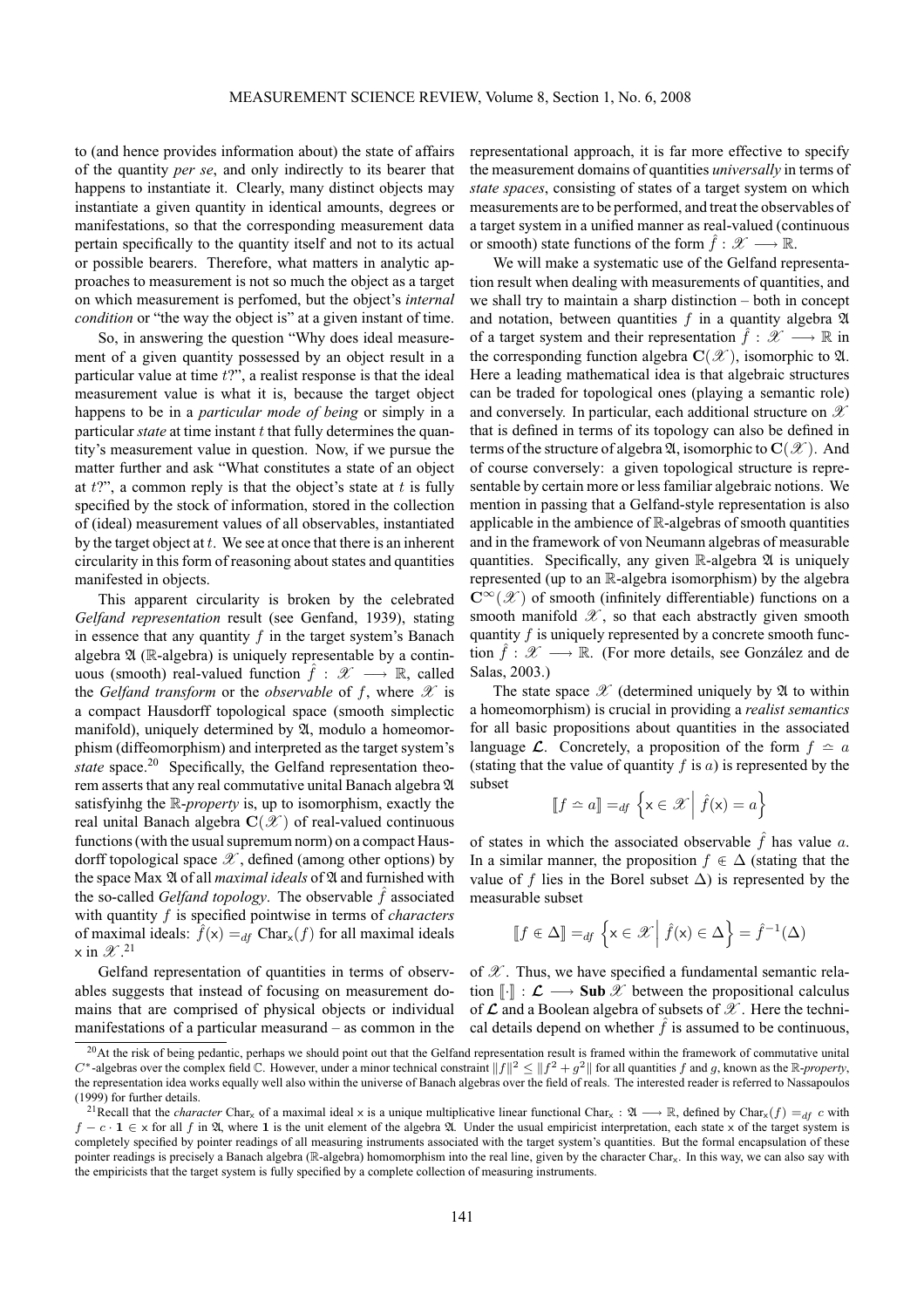smooth or measurable. For example, in the framework of measurable functions, the logic of  $\mathcal L$  is classical. However, since in the case of continuous observables the subset of states  $\llbracket f \rightleftharpoons a \rrbracket$  is a closed subset of the compact topological space  $\mathcal{X}$  the resulting logic is intuitionistic (Brouwerian)  $\mathscr X$ , the resulting logic is intuitionistic (Brouwerian).

We said that in classical measurement all propositions of the form  $f \approx a$ ,  $f \in \Delta$ ,  $f \sim p$  and their logical combinations express certain properties of the target system that are either express certain properties of the target system that are either possessed or not by the system, depending on how the system is, independently of any measurement. Thus, properties are objective. This interpretation of system properties compels us to extend the realist interpretation also to states.<sup>22</sup> The concept of state of a system is essential in determining whether or not a proposition in  $\mathcal L$  is true. Each state  $x \in \mathcal X$  assigns to each atomic proposition ' $f \approx a'$  a unique truth value. For<br>example, proposition ' $f \approx a'$  is said to be *true* about f and example, proposition ' $f \approx a'$  is said to be *true* about f and<br>its signified property is possessed by the target system that its signified property is possessed by the target system that is in state x exactly when  $\hat{f}(x) = a$ . Likewise, proposition 'f  $\in$   $\Delta$ ' is *true* about f and its corresponding property is pos-<br>sessed by the system that is in state × provided that  $\hat{f}$ (×)  $\in \Delta$ sessed by the system that is in state x provided that  $\hat{f}(x) \in \Delta$ . The truth value of a complex proposition is a logical combination of truth values of its atomic constituents. Finally, a probabilistic measurement result can take the statistical form  $\mathbf{P}(\mathcal{O}f \in \Delta | \mathsf{x}) = p$ , stating that the value of the pointer quan-<br>tity of f is in  $\Delta$  given that the target system is in state x, with tity of f is in  $\Delta$ , given that the target system is in state x, with probability p.

We turn now briefly to the semantics of probability density functions. Empiricists assume that the state space  $\mathscr X$  is delivered with its associated convex space  $\mathcal{D}(\mathcal{X})$  of probability density functions that are automatically transferred by measurands to their host space R. Probability density functions are interpreted epistemically as *states of information* about measurands. Since all measurements are taken to be uncertain, the result of measurement is not a deterministic value, but a revised state of information. In a Bayesian spirit, the final state of information about a measurand is a combination of a priori, theoretical and measurement outcome-based states of information.

Having shown how states are determined by quantities, we now recall how (smooth, continuous, measurable) temporal changes of quantities are modeled within the state space framework. A dynamical target system is one which changes in time, and what changes is the state of the system. Following the Newtonian tradition, mathematical systems theorists represent state changes of natural dynamical systems in the language of (ordinary) differential equations that are probed for individual solutions. It was the genius of Henri Poincaré that initiated a systematic study of mutual relations between equations and their solutions, and introduced the so-called *qualitative* geometric study of solution curves. Of particular importance was the discovery that in a state space setting, solutions of equations can be treated uniformly as time-functions

parametrized by initial states. The modern mathematical concept of a deterministic topological (smooth, measurable) dynamical system (dynamical model or flow) formalizes this solution-based approach.

Specifically, given a target dynamical system with its quantity algebra  $\mathfrak A$  and the associated state space  $\mathscr X$ , and a time group  $\langle \mathbb{T}, 0, + \rangle$  (that can be discrete or a continuum), by a (deterministic) *topological dynamical model* we mean a jointly continuous map of the form  $\delta : \mathbb{T} \times \mathcal{X} \longrightarrow \mathcal{X}$  (also known as the model's *transition map*) such that the following axioms of *time-group action* hold for all time instants  $t, t' \in \mathbb{T}$  and for all states  $\times$  in  $\mathscr{X}$ :

- (i) *Identity property:*  $\delta(0, x) = x$ , and
- (ii) *Group property:*  $\delta(t, \delta(t', x)) = \delta(t + t', x)$ .

Because in what follows, time-group actions will be frequently referred to in representing the temporal evolution of target systems' states, henceforth the above-introduced dynamical model  $\delta : \mathbb{T} \times \mathcal{X} \longrightarrow \mathcal{X}$  is symbolized more succinctly by the curved time-group action arrow  $\mathbb{T} \underset{\delta}{\sim} \mathscr{X}$ , common in theoretical physics. An impressively large class of deterministic dynamical models arises from autonomous systems of ordinary first-order differential equations by simple state-parametrizations of their solution spaces. Given an initial state x, we immediately obtain the trajectory (orbit or solution curve)  $\mathbb{T}(x) =_{df} \{ \delta(t, x) | t \in \mathbb{T} \}$  passing through it.<br>If the time domain  $\mathbb{T}$  and the state space  $\mathscr{X}$  are both smooth If the time domain  $\mathbb T$  and the state space  $\mathscr X$  are both smooth manifolds, and if the transition map  $\delta$  is also smooth (i.e., infinitely differentiable), then  $\mathbb{T} \underset{\delta}{\curvearrowright} \mathscr{X}$  is called a (deterministic) *smooth dynamical model*.

In a state space setting, a measurement coupling between a target system S and a measuring instrument M, designed for measuring  $f$ , is described by a transition map  $\delta$ :  $\mathbb{T} \times \mathcal{X}_{\mathsf{S}} \times \mathcal{X}_{\mathsf{M}} \longrightarrow \mathcal{X}_{\mathsf{S}} \times \mathcal{X}_{\mathsf{M}}$ , where  $\delta(t, \mathsf{x}, \mathsf{x}') =_{df}$ <br> $(\mathsf{x}, \mathsf{A}, \mathsf{x}')$  with an equationally specified entangled instru- $(x, \vartheta_f(x, x'))$  with an equationally specified entangled instru-<br>ment state  $\vartheta_f(x, x')$  for all states x and x'. Thus the instrument state  $\vartheta_f(x, x')$  for all states x and x'. Thus the instru-<br>ment's pointer quantity has the value  $\zeta_1 f_{\text{max}}(\vartheta_2(x, x'))$  that ment's pointer quantity has the value  $\mathcal{O}f_{t+\Delta t}(\vartheta_f(\mathsf{x}, \mathsf{x}'))$  that is perfectly correlated to that of  $f_t$ , provided that the instruis perfectly correlated to that of  $f_t$ , provided that the instrument M is properly chosen and the design of measurement coupling is theoretically and experimentally correct. Perfect correlation answers the question as to why a given instrument successfully measures its measurand.

It is the power of the Banach algebra perspective on quantities that motivates our next step. Any dynamical model  $\mathbb{T} \underset{\delta}{\sim} \mathscr{X}$  on a given state space  $\mathscr{X}$  automatically lifts to a dynamical model on the associated Banach algebra  $\mathbf{C}(\mathscr{X})$  of continuous functions by a simple composition of functions. Explicitly, we define  $\delta : \mathbb{T} \times \mathbf{C}(\mathscr{X}) \longrightarrow \mathbf{C}(\mathscr{X})$  by setting  $[\delta(t, f)](x) =_{df} f(\delta(t, x))$  for all f in  $\mathbf{C}(\mathscr{X})$ ,  $t \in \mathbb{T}$  and  $x \in \mathscr{X}$ . It is easy to check that  $\delta$  satisfies the above-displayed  $x \in \mathcal{X}$ . It is easy to check that  $\delta$  satisfies the above-displayed group action axioms. We can now reason about temporal

<sup>22</sup>Empiricists define the notion of state independently of quantities as a class of physically equivalent *preparation procedures* or as a collection of possible continually updated *information storages* that contain just enough information to enable us to calculate the system's future responses without further reference to the system's history.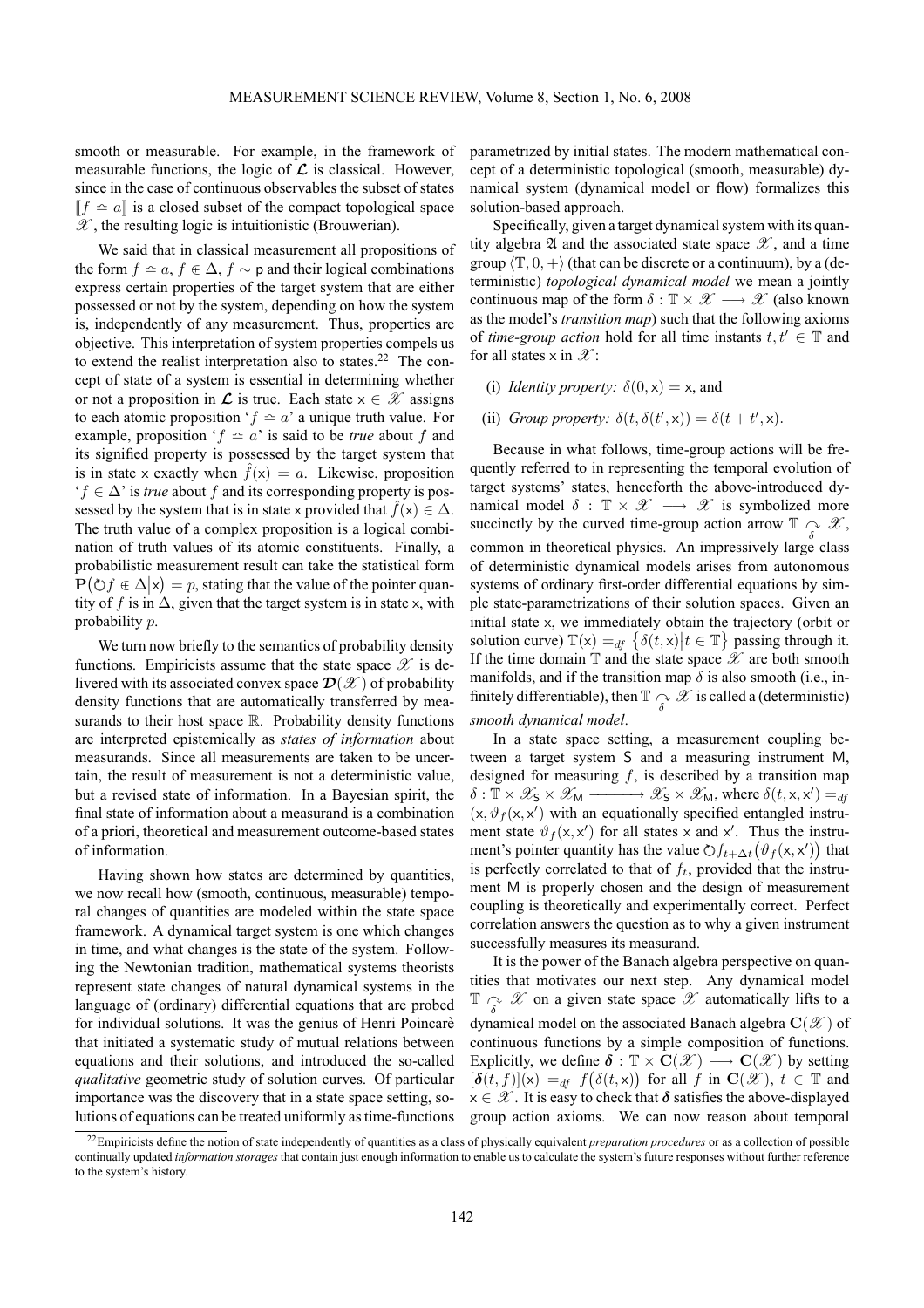changes of *quantities* in the same way as we do about temporal changes of *states*. Since  $C(\mathcal{X})$  is a Banach algebra, it is no surprise that we have algebraic dynamical models of the form  $\mathbb{T} \underset{\delta}{\sim} \mathfrak{A}$  for any quantity algebra  $\mathfrak{A}$ . We mention in passing that the so-called *skew-product* or *cocycle action* construction on quantity algebras can be used to represent *controlled* dynamical systems.

We complete the earlier discussion of state semantics by recalling the notion of *state restriction*  $\mathfrak{A}_{\mathcal{B}}$  of a quantity algebra  $\mathfrak A$  to the *intended subdomain of application*  $\mathscr D \subset \mathscr X$ . We have neglected to point out that measuring instruments usually do not access all possible values of a measurand. For each measurand, the instantiating target system may be in states that are not accessible by the allocated measuring instrument. Furthermore, the state space  $\mathscr X$  may include states that are physically never realized. In these situations, it becomes necessary to work with a smaller set of states  $\mathscr{D}$ , compatible with the instrument's range.

If the quantity algebra  $\mathfrak A$  is Gelfand-represented by the algebra  $\mathbf{C}(\mathscr{X})$  of real-valued continuous functions on a state space  $\mathscr{X}$ , then its restriction  $\mathfrak{A}_{\mathscr{D}}$  to an open subset  $\mathscr{D}$  of  $\mathscr{X}$ is represented by the *restricted* algebra  $\mathbf{C}(\mathcal{D})$  of real-valued functions in  $\mathbf{C}(\mathscr{X})$ , defined only on  $\mathscr{D}$ . Suppose we wish to investigate a quantity f only on a smaller open subset  $\mathscr{D}$ of states, prompted by local measurement. Then, using the restricted algebra above, we are free to work with *restricted propositions* of the form  $f|_{\mathscr{D}} \in \Delta$ , represented by the set

 $\{x \in \mathcal{D} \mid \hat{f}(x) \in \Delta\}$ . This approach readily generalizes to other propositional languages, discussed earlier other propositional languages, discussed earlier.

An important example of the restriction construct is furnished by the discretization of state spaces. Suppose the state space  $\mathscr{X}_n$  is a discretization of state space  $\mathscr X$  at discretization level n, obtained from  $\mathscr X$  by a cellular subdivision, where  $\mathscr X_n$ is defined by the set of centers of its subdivision cells. Then the state restriction algebra  $\mathfrak{A}|_{\mathscr{X}_n}$ , Banach isomorphic to  $\mathbf{C}(\mathscr{X}_n)$ , provides a convenient framework for modeling pointer position readings in a measurement act. We turn now to our final topic of measuring instruments and deterministic measuring processes, both treated from an analytic perspective.

# 8. Modeling natural systems and measuring instruments with quantity algebras

According to the analytic approach, measurement involves three principal constituents: measured object, measuring instrument, and the measuring process.

#### 8.1 *Modeling measurement objects*

In AMT, the *measurement object* or *target system* S is rep-

resented by a Banach algebra ( $\mathbb{R}$ -algebra)  $\mathfrak{A}_S$  of quantities, whose values completely characterize the system. Each quantity f comes with its value space Val $(f) = df$  {  $a | \exists x [f(x)] =$ a] } and state space-interpreted propositions.

The target system's time evolution is described by a dynamical Banach algebra  $\mathbb{T} \curvearrowright \mathfrak{A}$ , where  $\mathbb{T}$  is a suitable time group or time monoid.

In applications, the object of measurement is a physical body, substance, field or any other entity in nature of interest (appropriately isolated from its environment), on which observations and measurements of certain instantiated quantities are to be performed. Under the analytic scheme, measurement of a quantity is intimately tied to the physical interconnection of and interaction between the observed target system and chosen measuring instrument. In previous sections we have presented a dual description of object systems, using the frameworks of quantity algebras and associated state spaces.

#### 8.2 *Models of measuring instruments*

Measurement of a quantity is performed by its earmarked sensor, transducer, gauge or by some other calibrated device. A measuring instrument is typically a man-made physical system, comprised of several smaller and simpler analog, digital or hybrid hardware modules that are often accompanied with software components for quantity-value restoration. As in the case of any empirical system, the instrument's physical subsystems and their interconnections are modeled autonomously by equations in an associated quantity algebra. However, because measuring instruments can be quite complicated, often radical idealizations are necessary in providing a tractable description. Furthermore, because measurement results may be processed by convenient submodules that are treated as legitimate parts of the instrument, there is a complication in determining the correct "cut" for instrument vs. processor separation.

In conformity with modeling natural systems, we assume that the classes of quantities of a target system S and accompanying instrument M are described by respective quantity algebras  $\mathfrak{A}_S$  and  $\mathfrak{A}_M$ . Their measurement interaction is specified in terms of coupling dynamics on a tensor product algebra  $\mathfrak{A}_{\mathsf{S}} \otimes \mathfrak{A}_{\mathsf{M}}$ , discussed earlier.

Because in applications most quantities of the target system S are not measurable directly, $2<sup>3</sup>$  there is a need for a joint deterministic (or probabilistic) target system/instrument-based *forward model* that uniquely specifies for each measurand f an easily measurable and readily interpretable quantity  $\circlearrowright f$ , instatiated by the assigned instrument M. In simple situations, the quantity  $\circlearrowright f$  is explicitly given by the forward model's law-like linear operator  $\circlearrowright f = \mathfrak{L}(f)$ . However, for complex instruments the conversion operator can be nonlinear and it

 $^{23}$  For example, recall the design scheme of a classical analog voltmeter – intended to measure voltage between two distinct nodes of an electric circuit. Based on electromagnetic and mechanical laws, analog voltmeters are configured in such a way that the unknown measurand (voltage) is linked to a current flow that in turn induces a magnetic flux, which finally generates a mechanical torque that is brought to an equilibrium by the instrument's coil spring. The value of voltage is then determined (or rather approximated) highly indirectly by its pointer position on a calibrated dial – after a torque-spring equilibrium has been reached.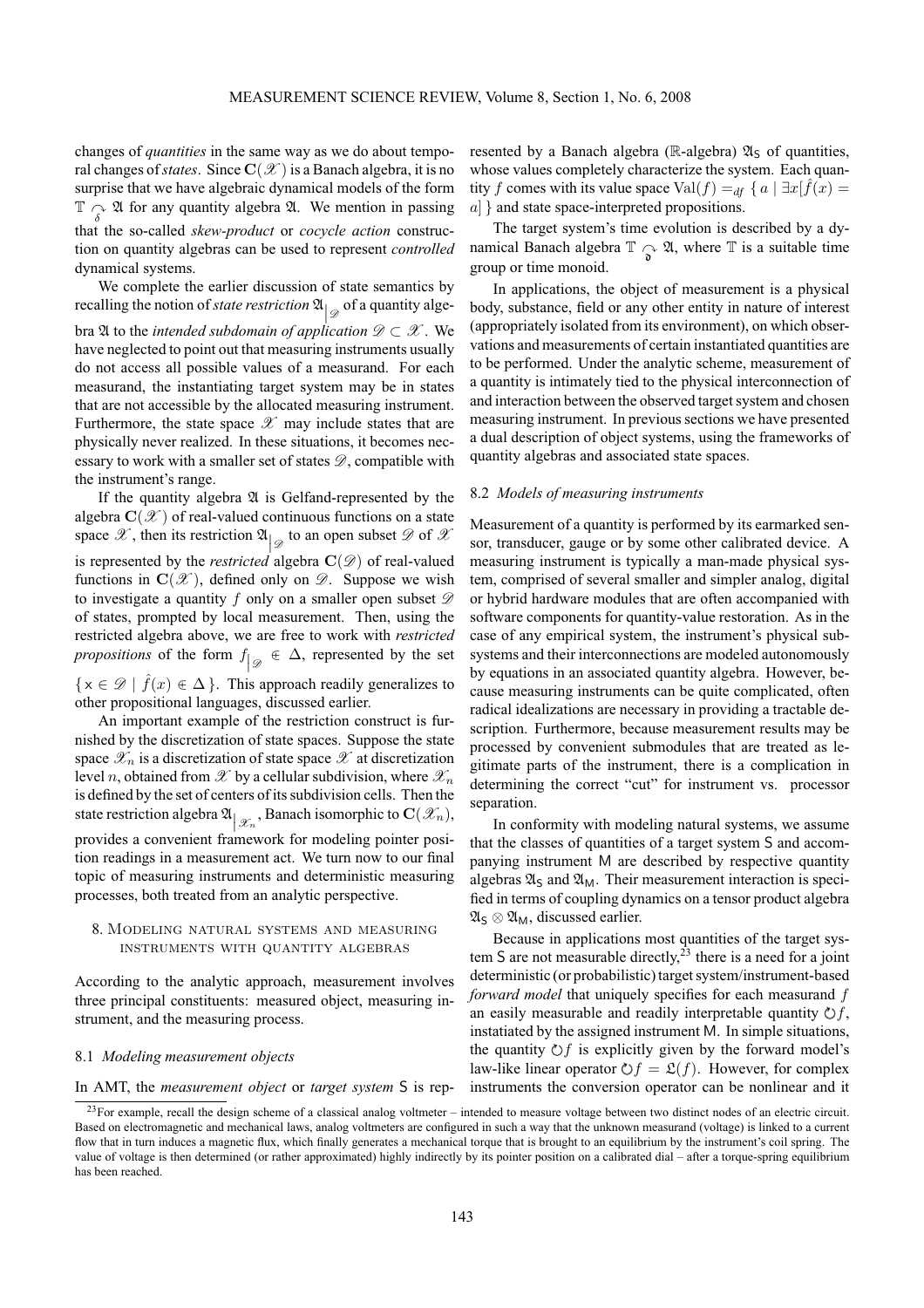may even include an extra argument for control and other parameters that are required for the model's equational presentation. Quite often such operators are decomposable into factors, representing the instrument's building blocks for basic quantity transformations.

It is assumed that the target system and the measurand's designated measuring instrument are prepared (independently of one another) prior to measurement in their initial states and then coupled together for the measurement act. After a brief time-interval interaction between the target system and the appropriated measuring instrument, when the coupled system has reached an equilibrium, the instrument outputs a number, indicated by the position of its pointer on the instrument's dial or by a digital display that is naively interpreted as *the* measurand's actual value. Here we have to exercise considerable care in interpreting the measurement result. The point is that since in general the instrument's output provides only a limited amount of information about the measurand, the measurement result can only be viewed as an *estimate* or *approximation* of the measurand's value. Needless to add, the numerical value read from the instrument can meaningfully be correlated with the measurand's value only if the measurement interaction has been of the right kind, meaning that the instrument is fully operational, and the design of measurement interaction is theoretically and experimentally correct.

In a state space setting, a typical deterministic *forward model*, implemented in the design of the measuring instrument under consideration, is specified by a state space map  $\ell : \mathcal{X}_S \longrightarrow \mathcal{X}_M$  such that the diagram of functions below commutes:

$$
\mathscr{X}_{\mathsf{S}} \xrightarrow{\ell} \mathscr{X}_{\mathsf{M}}
$$
\n
$$
f \downarrow \qquad \qquad \downarrow \mathsf{O}f
$$
\n
$$
\mathrm{Val}(f) \xrightarrow{\psi} \mathrm{Val}(\mathsf{O}f)
$$

That is to say, the equality  $\circ f \circ \ell = \psi \circ f$  holds, where  $\psi$  is a *scaling* (pointer) function that sends the measurand's values to the values of its associated pointer quantity. As expected, the pointer quantity  $\circlearrowright$  f associated with measurand f is taken to be its sole indirect source of measurement data. In particular, the forward model supports the "forward" implication

$$
f \simeq a \implies \bullet f \simeq \psi(a),
$$

stating that if the value of measurand  $f$  is  $a$ , then the value of the instrument quantity  $\circlearrowright f$ , specified by the forward model, is  $\psi(a)$ , i.e., a magnitude uniquely determined by a. Clearly, in general the converse implication does not hold. For the converse to hold, we need an *inverse* model's *pointer map*  $\phi: \mathrm{Val}(\circlearrowright f) \longrightarrow \mathrm{Val}(f)$  that justifies

$$
\bigcirc f \simeq b \implies f \simeq \phi(b).
$$

However, because the measurement reading is always discrete, having the propositional form  $\circlearrowright f_n \simeq b$  with a given<br>discretization level *n* it is not sufficient for inferring the exact discretization level  $n$ , it is not sufficient for inferring the exact value of  $f$ . However, we have a weaker implication of the form

$$
\bigcirc f_n \simeq c \implies f \in \Delta_n(c),
$$

where  $\Delta_n(c)$  is the cell or interval of the reading scale  $\mathcal{R}_n(\mathcal{O} f)$ with representative point  $c$ . Thus, if the instrument reading is c, the conclusion is the same statement as  $c - \varepsilon \leq \hat{f}(\mathsf{x}) \leq c + \varepsilon$ when then target system is in state x.

### 8.3 *Deterministic measuring process*

As we have already intimated, the *classical* physical theory of measurement of a quantity is based on the notion of interaction between the measured object and the quantity's instrument that can in principle be made arbitrarily small and any perturbation produced by the interaction (such as energy loss) can be indefinitely weakened or precisely compensated. In this way, we arrive at the concept of ideal measurement that does not disturb the target system's properties. But as we have argued above, even in this ideal setting it is incorrect to take proposition  $f \cong c$  to be equivalent to the measurement proposition<br> $\zeta \uparrow f \cong c$ , where  $\zeta \uparrow f$  denotes the discretized pointer quantity  $\mathcal{O}f_n \simeq c$ , where  $\mathcal{O}f_n$  denotes the discretized pointer quantity at discretization level *n*. Simply, the presence of upayoidat discretization level  $n$ . Simply, the presence of unavoidable errors in meter reading compounds the difficulty of treating measurement propositions as equivalent to the theoretical propositions.

Because measurements are typically indirect or derived,<sup>24</sup> a deterministic measuring process instantiated in an instrument proceeds in two consecutive stages:

1. *Forward conversion stage:* Based on well-established physical laws of transformation between suitable system- and instrument-quantities, instantiated by the instrument, in its forward stage the measuring process *converts* the measurement information about the extant value of the target system's measurand (on which direct measurements may not be possible or feasible within the assumed domain of application) into a more tractable form of information, encoded in a generally simpler and readily interpretable (electro-mechanical, electrochemical, optical, geometric, etc.) instrument quantity. In the case of a classical target system it is assumed that in principle it is possible to measure its measurands *without changing* the system in any way. Therefore, the outcome realized in the course of measurement and made available via pointer reading is understood to correlate to the pertinent measurand's value immediately preceding the completion of its measurement. (This is of course not the case for quantum systems.)

 $\mathcal{O}f \simeq b \implies f \simeq \phi(b).$  of course not the case for quantum systems.)<br><sup>24</sup>Trivially, even the measurement of weight or mass of a small object is indirect, executed by observing the angular pointer position of a balance Explicitly, the act of measurement relies on a physical law, instantiated by the balance scale, that assigns to mass quantity values appropriate geometric quantity values that are then inverted by calibration and scaling, allowing the observer to receive meaningful information about the measurement outcome in the form of a mass magnitude. Likewise, measurement of mass on an equal-arm balance implicitly assumes the basic laws of mechanics governing equilibrium states. Slightly less trivially, measurement of mass of very large bodies (e.g., the sun) relies on a complex physical theory.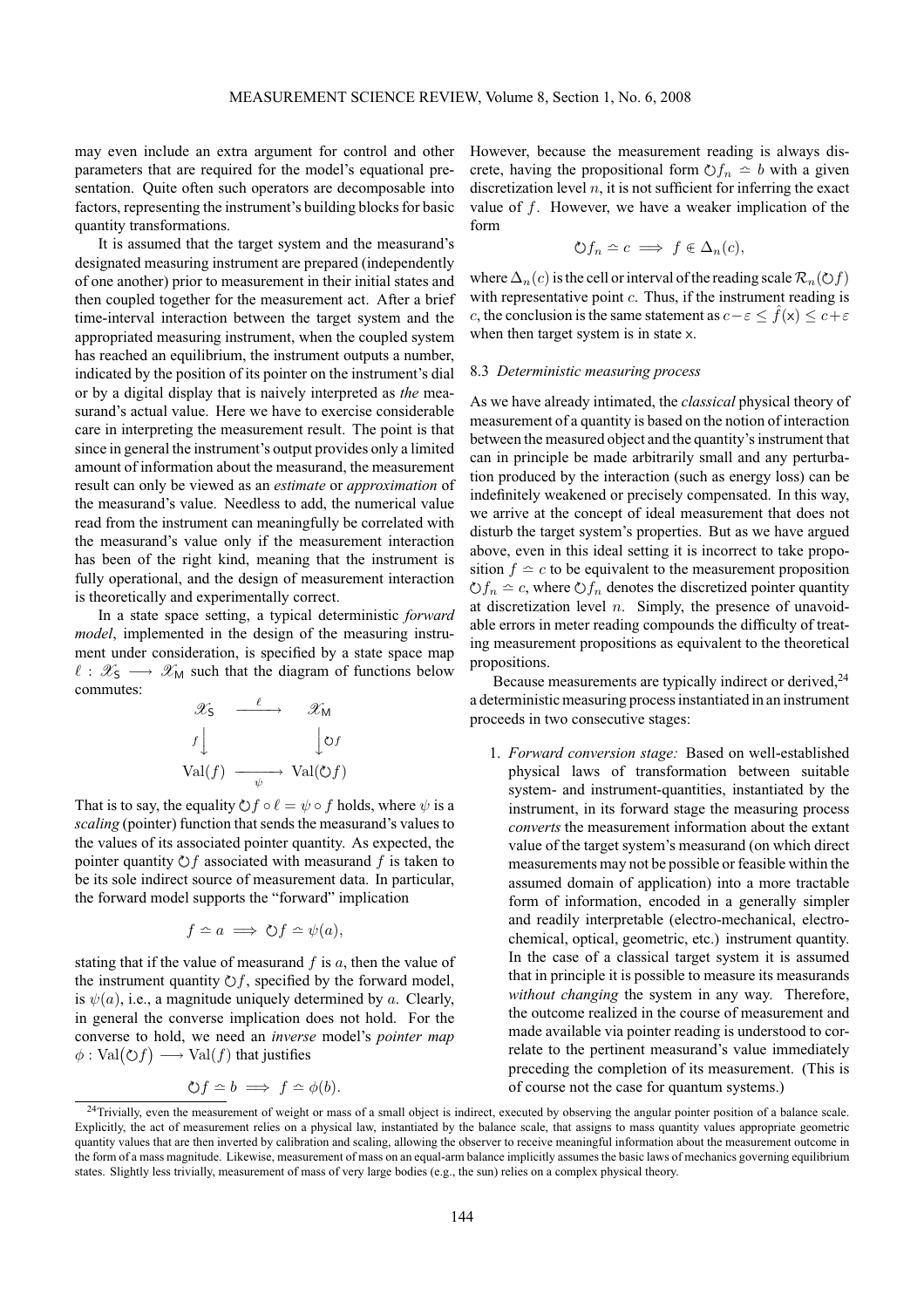2. *Inverse restoration stage:* Based on discretization and highly effective digital methods of the so-called *inverse problem* theory – appropriately realized by the instrument, the post-interaction result of measurement obtained in the forward stage is used in *reconstructing*, restituting, estimating or approximating the measurand's actual value and providing a convenient access to the measurement outcome.

A simple illustration will help to clarify the restoration stage. We have already indicated that in an analog measurement of voltage there is a forward operator that converts voltage via a chain of electro-mechanical quantities into a final geometric displacement of the voltmeter's pointer. By way of the next and last stage of the measurement process, the instrument performs an inversion of the forward operator whose output is no longer continuous. Simply, the act of inversion consists of a discretization of the instrument's continuous quantity, indicated by scale marks that are conveniently dispalyed for meter reading by the experimenter. In sum, the inverse model provides an algorithm for converting a continuous (or smooth) quantity into a discrete quantity. So the most significant thing at this stage is that the measuring instrument provides a direct approximation of the measurand's (unknown) value, expressed by a proposition of the form  $f \in \Delta_n(c)$  or its probabilistic<br>variant  $\mathbf{P}(c) f \in \Delta_n(c)$  or a discussed earlier variant  $\mathbf{P}(\mathcal{O}f \in \Delta_n(c)) = p$ , discussed earlier.

## 9. Concluding discussion

The principal aim of this paper is to provide an analytic framework for the study of quantities and their measurement. The motivation comes from a desire to circumvent the theoretical disadvantages of the representational theory of measurement. One way to escape the problems of RTM is to proceed in a 'topdown' manner, via quantity algebras that meet the conditions of the Gelfand representation result. Gelfand representation theorem allows not only to recover the classical state space apparatus of classical systems theory, it ensures a perfect dual equivalence between algebras of quantities and certain topological spaces of states. In this way, abstractly given quantities can be viewed as continuous real-valued functions on a state space. Remarkably, Gelfand representation naturally generalizes also to dynamical quantity algebras in the sense that there is a dual equivalence between algebraic dynamical systems and topological dynamical systems.

Beyond the question of "What are quantities?" that we have answered analytically, lies the question of "How to measure them?". To measure a quantity, often referred to as a *measurand*, requires a specification of a measuring instrument together with its instrument (pointer or output) quantity, used to read the measurement outcomes. The measuring process is modeled by a physical interaction between the measured object instantiating the measurand and the measurand's measuring instrument. The interaction is described by a state transformation of the compound system "object + instrument," in which the final state of the instrument completely determines the instrument quantity's value that is then used to approximate the measurand's value.

# **REFERENCES**

- [1] Batitsky, V. (1998). Empiricism and the myth of fundamental measurement. *Synthese*, 116, 51-73.
- [2] Batitsky, V. (2002). Some measurement-theoretic concerns about Hale's "Reals by Abstraction". *Philosophia Mathematica*, 10 (3), 286-303.
- [3] Batitsky, V., Domotor, Z. (2007). When good theories make bad predictions. *Synthese*, 157, 79-103.
- [4] Beltramenti, E.G., Cassinelli, G. (1981). *The Logic of Quantum Mechanics*. Reading, Massachusetts: Addison-Wesley.
- [5] Benatti, F., Cappellini, V. (2005). Continuous limit of discrete sawtooth maps and its algebraic framework. *Journal of Mathematical Physics*, 46, 062702, 1-26.
- [6] Bratelli, O., Robinson, D.W. (1987). *Operator Albebras and Quantum Statistical Mechanics: Volume 1*. New York: Springer.
- [7] Campbell, N.R. (1920). *Physics: The Elements*. Cambridge: Cambridge University Press.
- [8] Carnap, R. (1966). *Philosophical Foundations of Physics*. New York: Basic Books.
- [9] de Groote, H.F. (2005). Observables. arXiv: math-ph/0507. 019.
- [10] Domotor, Z., Stelzer, J. (1971). Representation of finitely additive semiordered qualitative probability structures. *Journal of Mathematical Psychology*, 8, 145-158.
- [11] Döring, A. (2005). Observables as functions: Antonymous functions. arXiv:math-ph/0510.102.
- [12] Döring, A., Isham, C.J. (2008). A topos foundation for theories of physics: I. Formal languages for physics. *Journal of Mathematical Physics*, 49, 0053515, 1-25.
- [13] Gelfand, I.M. (1939). On normed rings. *Doklady Akademii Nauk U.S.S.R*, 23, 430-432.
- [14] Gonzalez, J.A.N., de Salas J.B.S. (2003). ´ C<sup>∞</sup>*-Differentiable Spaces*. Lecture Notes in Mathematics, No. 1824. New York: Springer.
- [15] von Helmholtz, H. (1887). Zählen und Messen erkenntnistheoretisch Betrachtet. In *Philosophische Aufsatze Eduard Zeller ¨ gewidmet*. Leibzig: Fuess.
- [16] Hilbert, D. (1899). Grundlagen der Geometrie. In *Festschrift zur Feier der Enthullung des Gauss-Weber-Denkmals in ¨ Göttingen*. Leibzig: Teubner, 1-92.
- [17] Hölder, O. (1901). Die Axiome der Quantität und die Lehre vom Mass. *Berichte uber die Verhandlungen der K ¨ oniglich ¨ Sachsischen Gesellschaft der Wissenschaften zu Leipzig: ¨ Mathematisch-Physische Klasse*, 53, 1-64.
- [18] Krantz, D.H. (1968). A survey of measurement theory. In Danzig, G.B., Veinott, A.F. (eds.) *Mathematics of the Decision Sciences: Part 2*. Providence, RI: American Mathematical Society, 314-350.
- [19] Krantz, D.H., Luce, D., Suppes, P., Tversky, A. (1971). *Foundations of Measurement: Volume 1*. New York: Academic Press.